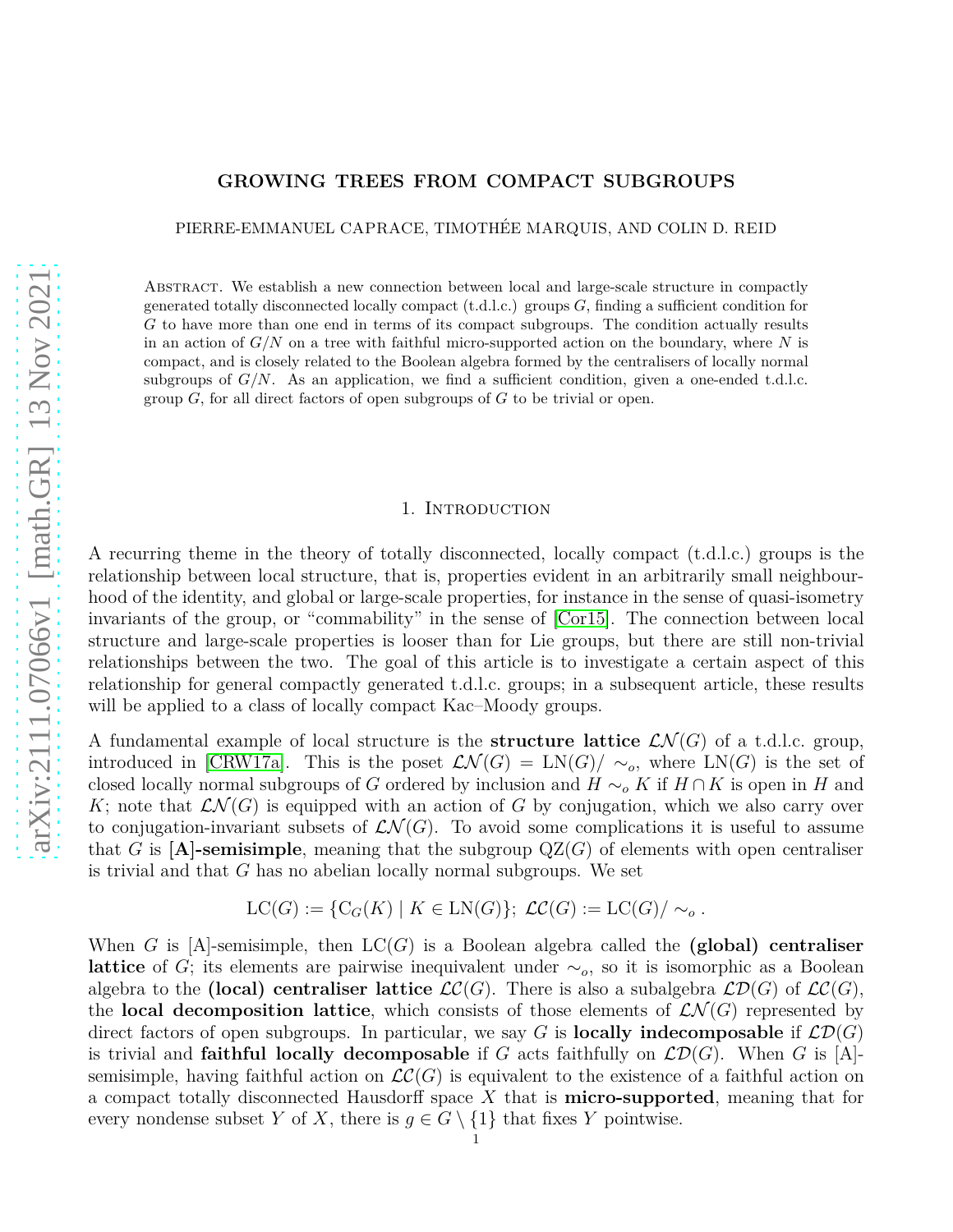An interesting class to consider in this context is the class  $\mathscr S$  of nondiscrete, compactly generated, topologically simple t.d.l.c. groups. Unlike with simple Lie groups, the local structure does not determinethe global structure: S. Smith ([\[Smi17\]](#page-19-0)) exhibited a family of  $2^{\aleph_0}$  pairwise nonisomorphic groups in  $\mathscr S$  that are locally isomorphic to one another and all faithful locally decomposable. However, it is the case that all groups  $G \in \mathscr{S}$  are [A]-semisimple, and that *G* acts faithfully on any *G*-invariant subalgebra of  $\mathcal{LC}(G)$  other than the trivial one  $\{0,\infty\}$  (there could be none).

The number of ends of a locally compact group is a large-scale invariant, with a group in  $\mathscr S$ having either one end or infinitely many ends. Many examples of groups in  $\mathscr{S}$ , including Smith's examples, have been constructed as groups acting **arc-geometrically** on a leafless tree, meaning with compact open arc stabilisers and preserving no proper subtree; having such an action is equivalent to having more than one end. Write  $\mathscr{S}_{\infty}$  for the infinitely-ended groups in  $\mathscr{S}$  and  $\mathscr{S}_{\mathcal{L}\mathcal{D}}$  for the locally decomposable groups in  $\mathscr{S}$ . Neither of  $\mathscr{S}_{\infty}$  and  $\mathscr{S}_{\mathcal{L}\mathcal{D}}$  contains the other: for example,  $PSL_2(\mathbb{Q}_p)$  is infinitely-ended but locally indecomposable, whereas Neretin's groups are one-ended (see [\[Ker13,](#page-18-2) Corollary 9.0.12]; an alternative proof of that fact can be deduced from the main result of [\[Gen19\]](#page-18-3)) but locally decomposable. However, there is a large overlap between  $\mathscr{S}_{\infty}$ and  $\mathscr{S}_{\mathcal{L}\mathcal{D}}$  in the known examples, and for certain geometric constructions they have been shown to be equivalent; see for example [\[Cap14,](#page-18-4) Theorem 1.3]. More generally, except in the setting of algebraic groups over local fields, it is difficult to show a group  $G$  in  $\mathscr S$  is locally indecomposable, and even more difficult to show *G* has no micro-supported action on the Cantor space. In fact, the majorityof constructions to date of groups in  $\mathscr S$  are based on J. Tits' property (P) ([\[Tit70\]](#page-19-1)) or its generalisations based on the double commutator lemma (see [\[CRW17b,](#page-18-5) Proposition I]), which often directly imply local decomposability, or at least a micro-supported action.

In the present article, we establish a sufficient condition for a compactly generated t.d.l.c. group *G* to act arc-geometrically on a tree *T*, such that the action on an associated compact boundary  $\mathscr{E}T$  (see Section [2.2\)](#page-4-0) is micro-supported. To simplify the presentation here we assume that the only compact normal subgroup of *G* is the trivial subgroup  $\{1\}$ ; for the full statement without this assumption, see Section [4.1.](#page-11-0)

**Definition 1.1.** Let *G* be a t.d.l.c. group without nontrivial compact normal subgroup and let *K* be an infinite subgroup of *G*. We say *K* is a **TMS subgroup** of *G* if there is a compact open subgroup U with the following properties:

- (a) For all conjugates *V* of *U* in *G*, the set of  $g \in G$  such that  $gKg^{-1} \leq U$  but  $gKg^{-1} \nleq V$  has compact closure.
- (b) The set of  $q \in G$  such that  $qKq^{-1} \leq U$  does not have compact closure.

The letters TMS stand for *tree micro-supported*. This choice of terminology is motivated by the following result.

<span id="page-1-0"></span>**Theorem 1.2** (See Theorem [4.2\)](#page-11-1)**.** *Let G be a compactly generated t.d.l.c. group without nontrivial compact normal subgroup. Suppose that G has a TMS subgroup K. Then G is [A]-semisimple. Moreover, G acts faithfully on a leafless tree T, such that the pointwise fixator of every half-tree contains a conjugate of K and such that one of the following holds:*

- *(i) T is locally finite and G acts vertex-transitively with compact open stabilisers on T, fixing a unique end;*
- *(ii) G preserves no end or proper subtree of T and G has compact open arc stabilisers on T.*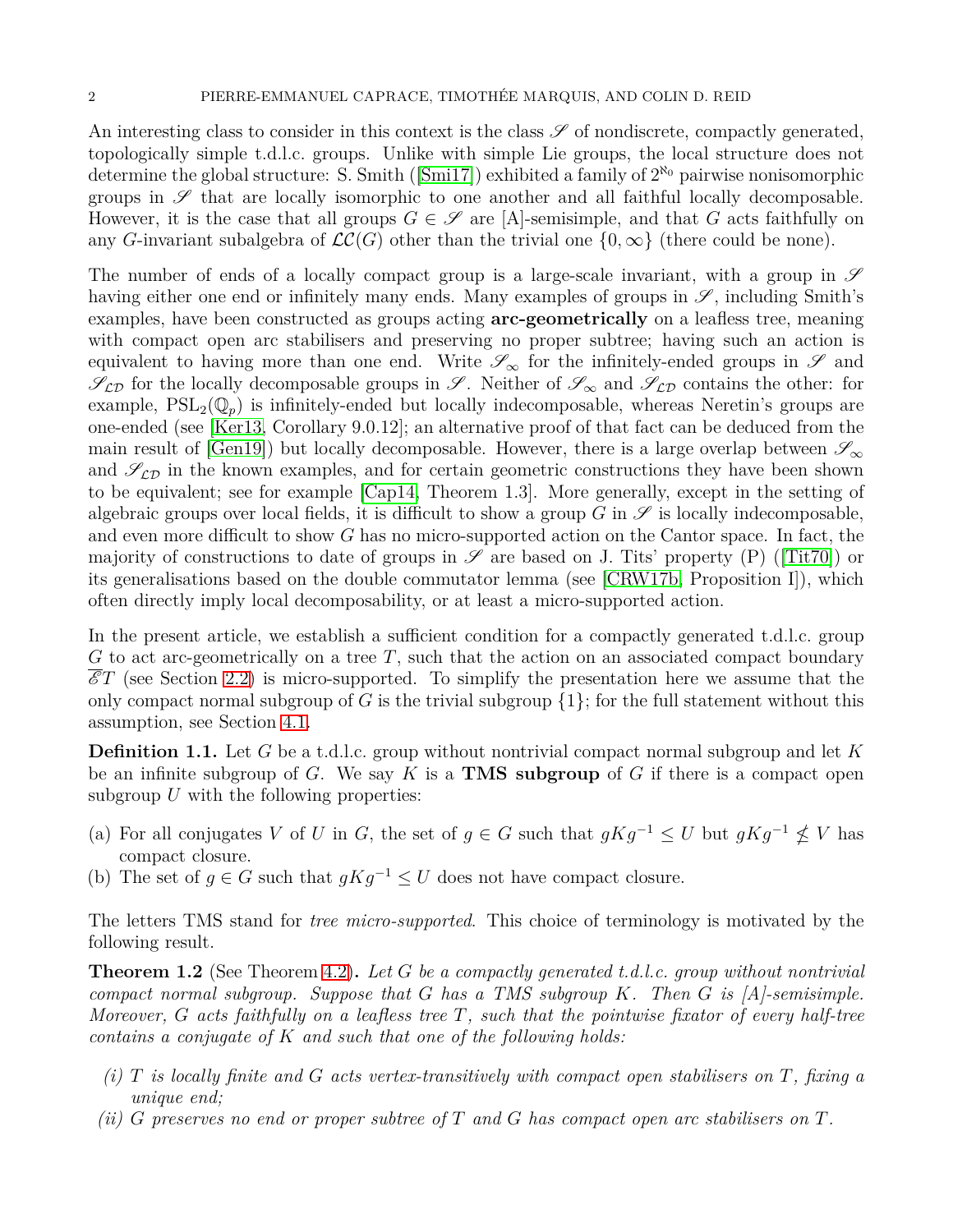## GROWING TREES FROM COMPACT SUBGROUPS 3

In either case, the action of G on EG is faithful and nondiscretely micro-supported.

We remark that in case (i), the group *G* is a *focal hyperbolic group* in the sense of [\[CCMT15\]](#page-18-6). The totally disconnected focal hyperbolic groups are also studied by G. Willis in [\[Wil20\]](#page-19-2), who calls them *scale groups*. They are formed as an ascending HNN extension over a compact open subgroup. In case (ii), the tree need not be locally finite; moreover, the normal subgroup  $\langle gKg^{-1} | g \in G \rangle$  is topologicallysimple by a theorem of R. Möller and J. Vonk  $([MVI2, Theorem 2.4])$ .

The following consequence of Theorem [1.2](#page-1-0) is immediate, since by definition, a group with a TMS subgroup cannot be compact.

**Corollary 1.3.** *Let G be a compactly generated t.d.l.c. group without nontrivial compact normal subgroup. If G has a TMS subgroup, then G has infinitely many ends.*

Theorem [1.2](#page-1-0) has a partial converse, in that a certain family of actions on trees naturally give rise to TMS subgroups as pointwise fixators of half-trees: see Proposition [4.6.](#page-15-0) More interestingly, we can express some sufficient conditions to have a TMS subgroup in terms of the local structure of *G*. In particular, we have the following when *G* is **locally of finite quotient type**, meaning that there is a compact open subgroup *U* of *G* such that *U* has only finitely many discrete quotients of each order.

<span id="page-2-0"></span>**Theorem 1.4.** Let G be a nontrivial compactly generated t.d.l.c. group, with  $QZ(G) = \{1\}$  and *with no nontrivial compact normal subgroups, such that G is locally of finite quotient type. Suppose that there is a nonempty G*-invariant subset  $\mathcal Q$  of  $\mathcal{LD}(G) \setminus \{0,\infty\}$  such that  $G_\alpha$  is compact for *every*  $\alpha \in \mathcal{Q}$  *and such that every nonzero element of the subalgebra*  $\langle \mathcal{Q} \rangle$  *generated by*  $\mathcal{Q}$  *lies above some nonzero element of*  $Q$ *. Then there is*  $\alpha \in Q$  *such that*  $\text{rist}_G(\alpha) := \bigcap_{\beta \in \langle Q \rangle, \beta \geq \alpha} G_{\beta}$  *is a TMS subgroup of G, and G falls under case (ii) of Theorem [1.2.](#page-1-0)*

The hypothesis that  $G_{\alpha}$  is compact is not a local condition, but seems unavoidable given the known examples. Specifically, the coloured Neretin groups  $G = \mathcal{N}_{\text{Alt}(2n+5)}$  ( $n \geq 0$ ) constructed by W. Lederle in [\[Led19\]](#page-19-4) are in  $\mathscr{S}_{\mathcal{LD}}$  and are locally of finite quotient type, but they can also be shownto be one-ended by a similar proof to ([\[Ker13,](#page-18-2) Theorem 8.2.6]); in these examples,  $G_{\alpha}$  is not compact because it contains isomorphic copies of *G* itself. Moreover,  $\mathcal{N}_{\text{Alt}(2n+5)}$  contains as an open subgroup the Burger–Mozes group  $U(\text{Alt}(2n + 5))^+$ , which belongs to  $\mathscr{S}_{\infty}$ ; so even in the class  $\mathscr{S}$ , there is no purely local criterion for the number of ends.

Theorem [1.4,](#page-2-0) or rather a special case of its contrapositive (see Corollary [4.9\)](#page-18-7), will be applied in a subsequent article to a large family of groups in  $\mathscr S$  (obtained as completions of Kac–Moody groups over finite fields) that were already known to be one-ended, in order to show that they are locally indecomposable.

A known obstacle to weakening the hypotheses of Theorem [1.2](#page-1-0) is the existence of groups in  $\mathscr S$ that are faithful micro-supported, but act geometrically on well-behaved one-ended spaces: see [\[Cap14\]](#page-18-4). However, in the more restrictive context of Theorem [1.4,](#page-2-0) where we only consider the decomposition lattice, it would be consistent with known examples to omit the hypothesis that *G* is locally of finite quotient type and the conclusion that *G* falls under case (ii) of Theorem [1.2.](#page-1-0)

**Question 1.5.** Suppose *G* and Q satisfy the hypotheses of Theorem [1.4,](#page-2-0) except that *G* is not locally of finite quotient type. Is  $rist_G(\alpha)$  a TMS subgroup of *G* for some  $\alpha \in \mathcal{Q}$ ?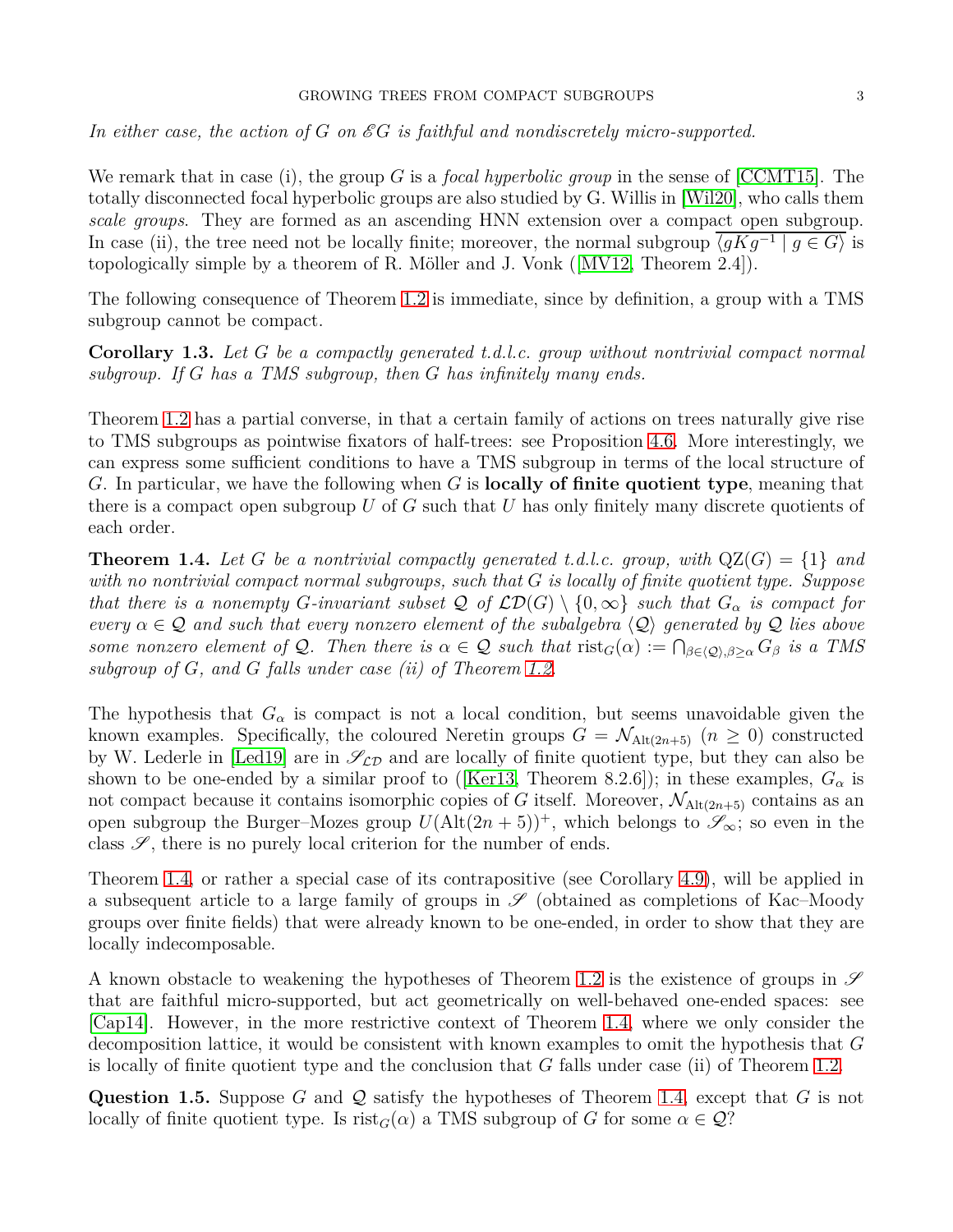**Structure of the article.** In Section [2](#page-3-0) we recall some general structure theory of t.d.l.c. groups. In Section [3](#page-7-0) we introduce arc-geometric actions on trees and recall a general construction due to Dicks–Dunwoody, which can be applied in the context of a multi-ended t.d.l.c. group *G* to obtain an arc-geometric action of *G* on a tree. Finally, in Section [4,](#page-11-2) we prove the main results about sources and consequences of TMS subgroups.

## 2. Preliminaries

<span id="page-3-0"></span>2.1. **Local structure theory and dynamics on Stone spaces.** Let *G* be a t.d.l.c. group. A subgroup of *G* is called **locally normal** if it has open normaliser. A **local direct factor** of *G* is a closed subgroup *K*, such that some open subgroup *O* of *G* splits as a topological group as a direct product  $O = K \times L$ . Note that every local direct factor is locally normal. We say G is **locally indecomposable** if every local direct factor of *G* is discrete or open.

The **quasi-centre** QZ(*G*) of *G* consists of all elements of *G* with open centraliser. A t.d.l.c. group *G* is [A]-semisimple if  $QZ(G) = \{1\}$  and *G* has no nontrivial abelian locally normal subgroups.

Assume for the moment that  $QZ(G) = \{1\}$ . Then we define the **(local) decomposition lattice** LD(*G*) to be the poset of local direct factors of *G* ordered by inclusion, modulo the relation ∼*<sup>o</sup>* of **local equivalence**, where  $H \sim_{o} K$  if  $H \cap U = K \cap U$  for some compact open subgroup *U* of *G*. The poset  $\mathcal{LD}(G)$  is then naturally equipped with an action of G by automorphisms, which is induced by the conjugation action of *G* on its local direct factors. We define the **centraliser lattice**  $\mathcal{LC}(G)$ to be the poset of centralisers of locally normal subgroups, modulo local equivalence.

**Theorem 2.1** ([\[CRW17a,](#page-18-1) Theorem I])**.** *Let G be a t.d.l.c. group.*

- *(i)* Suppose  $QZ(G) = \{1\}$ . Then  $\mathcal{LD}(G)$  *is a Boolean algebra.*
- *(ii)* Suppose *G is* [A]-semisimple. Then  $\mathcal{LC}(G)$  *is a Boolean algebra containing*  $\mathcal{LC}(G)$  *as a subalgebra.*

Let A be a Boolean algebra; write 0 for the smallest element and  $\infty$  for the largest element of A. A **partition** of A is a finite set of pairwise disjoint elements of A with join  $\infty$ . We require all actions on Boolean algebras and topological spaces to be by automorphisms and homeomorphisms respectively. A Boolean algebra  $A$  has an associated **Stone space**  $\mathfrak{S}(\mathcal{A})$ , where the points are the ultrafilters  $\xi : \mathcal{A} \to \{0,1\}$  of  $\mathcal{A}$ , and the topology is generated by sets of the form  $\{\xi \in \mathfrak{S}(\mathcal{A})\}$  $\xi(\alpha) = 1$  for  $\alpha \in \mathcal{A}$ . Given an action of a group *G* on  $\mathcal{A}$ , and given  $\alpha \in \mathcal{A}$ , we define the **rigid stabiliser** rist<sub>*G*</sub>( $\alpha$ ) to be the subgroup consisting of all  $g \in G$  such that, whenever  $\beta \in \mathcal{A}$  is such that  $\beta \geq \alpha$ , then  $g\beta = \beta$ . Analogously, given an action of a group *G* on a space *X*, the **rigid stabiliser** rist<sub>*G*</sub>(*Y*) of *Y*  $\subseteq$  *X* is the pointwise fixator of *X*\*Y*. An action of a group *G* on a Boolean algebra A, respectively a topological space X, is **micro-supported** if  $\text{rist}_G(a)$  acts nontrivially for all  $a \in \mathcal{A} \setminus \{0\}$ , respectively for all nonempty open  $a \subseteq X$ . In the case of a t.d.l.c. group, we say the action is **nondiscretely micro-supported** if in addition, the kernel of the action of  $\text{rist}_G(a)$ is not open in rist<sub> $G$ </sub>(*a*), so that every open subgroup of G also has micro-supported action. An action of a group  $G$  on a Boolean algebra  $A$ , respectively a totally disconnected topological space *X*, is **locally decomposable** if  $\prod_{a \in \mathcal{P}} \text{rist}_G(a)$  is open whenever  $\mathcal{P}$  is a partition of A, respectively a clopen partition of *X*.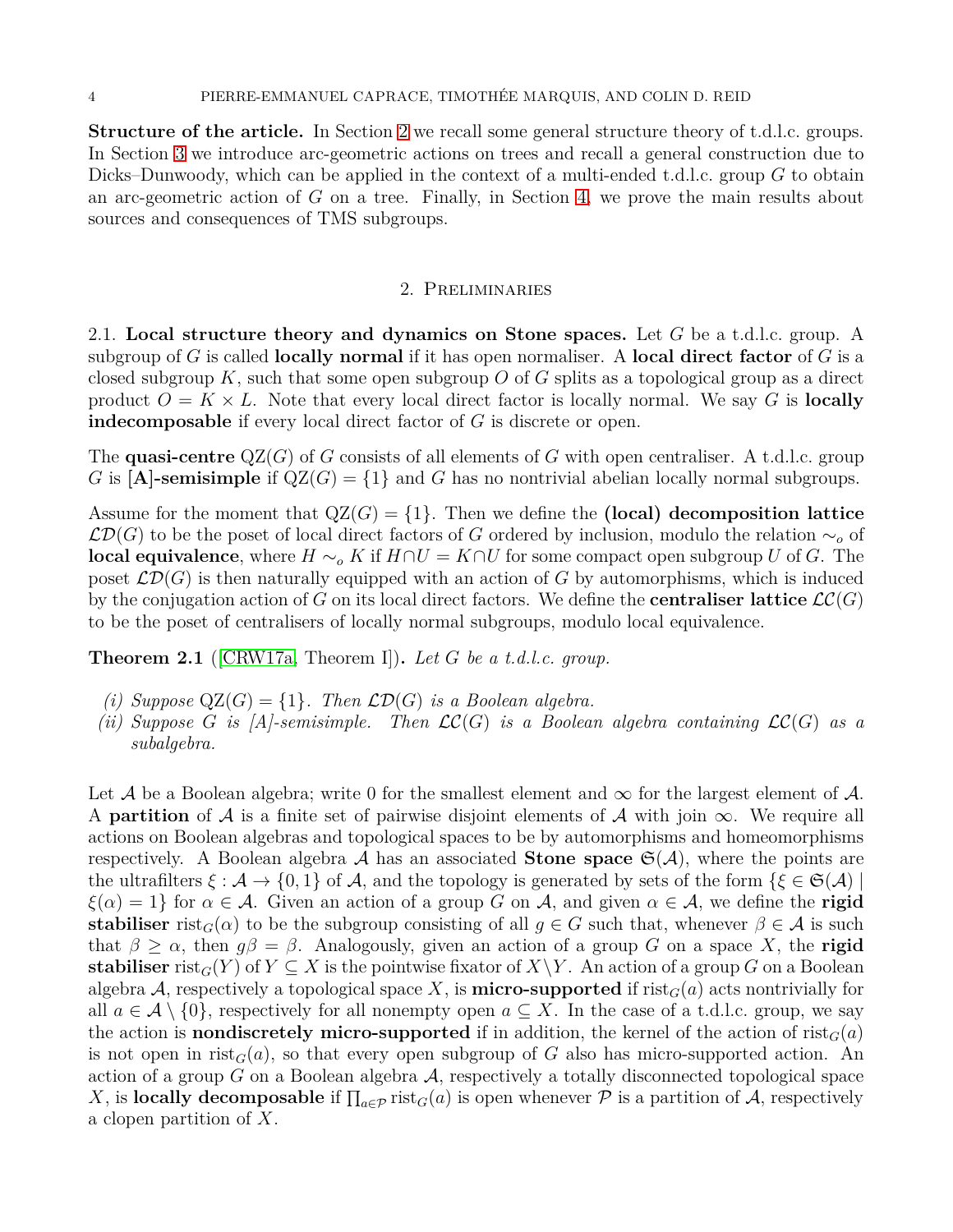We say a t.d.l.c. group *G* is **faithful locally decomposable**, respectively **faithful microsupported**, if it has a faithful locally decomposable, respectively faithful nondiscretely microsupported, action on a Boolean algebra. We then have a universal *G*-action of this kind, as shown in [\[CRW17a\]](#page-18-1).

<span id="page-4-1"></span>**Theorem 2.2** (See [\[CRW17a,](#page-18-1) Theorem 5.18])**.** *Let G be a t.d.l.c. group with a compact open subgroup U.*

- *(i) Suppose G has a faithful micro-supported action on some Boolean algebra* A*. Then the following are equivalent:*
	- $(a)$  QZ $(G) = \{1\}$ ;
	- *(b) The action of U is micro-supported, and every nontrivial normal subgroup of G has nontrivial intersection with U;*
	- *(c) G is*  $[A]$ -semisimple, and A is *G*-equivariantly isomorphic to a subalgebra of  $\mathcal{LC}(G)$ . *Indeed, the set of rigid stabilisers of the action on* A *forms a subalgebra of the global centraliser lattice of G.*
- *(ii) Every G-equivalence class of faithful locally decomposable action of G (if there are any) occurs* as the action of  $G$  on a subalgebra of  $\mathcal{LD}(G)$ .

Given a group *G* acting on a locally compact topological space *X*, a nonempty subset *Y* is **compressible** under the action if for nonempty open *Z* there exists  $g \in G$  such that  $gY$  is contained in *Z*. The action is **extremely proximal** if every proper compact subspace is compressible. We make analogous definitions for a group acting on a Boolean algebra via the Stone space.

<span id="page-4-0"></span>2.2. **Cayley–Abels graphs, ends and trees.** A **graph** Γ consists of a vertex set *V* Γ, an arc set  $A\Gamma$ , origin and terminus functions  $o_{\Gamma}$ ,  $t_{\Gamma}: A\Gamma \to V\Gamma$ , and edge reversal  $(-)_{\Gamma}: A\Gamma \to A\Gamma$ . (We suppress the subscripts when the graph in question is clear from context.) In this article all graphs will be simplicial graphs, meaning that  $o(a) \neq t(a)$  for all arcs *a*, and the map  $a \mapsto (o(a), t(a))$ from *A*Γ to *V* Γ × *V* Γ is injective; where convenient we will simply identify an arc *a* with the ordered pair  $(o(a), t(a))$ , respectively identify the undirected edge  $\{a, \overline{a}\}\$  with the unordered pair  ${o(a), t(a)}$ . For the purposes of geometric properties, we also identify a connected simplicial graph with its usual geometric realisation; in particular, a connected graph carries a natural metric on its vertices.

Given a metric space M (such as a connected simplicial graph), we can associate compact totally disconnected spaces as follows. Given a subset A of M and  $d > 0$ , write  $\delta_d A$  for the set of points *p* outside of *A*, but such that  $d(p,q) \leq d$  for some  $q \in A$ . We say *A* is **almost separated** if  $\delta_d A$ is bounded for all *d*. One sees that the set of almost separated subsets of *M* is closed under finite intersections, finite unions and complements, so it forms a Boolean algebra B*M*. Every bounded subset of *M* is almost separated, and if *M* itself is unbounded, the bounded subsets form an ideal of  $\mathscr{B}M$ ; write  $\overline{\mathscr{B}M}$  for the quotient of  $\mathscr{B}M$  by this ideal. We then have associated Stone spaces  $\overline{M} = \mathfrak{S}(\mathscr{B}M)$  and  $\mathscr{E}M = \mathfrak{S}(\mathscr{B}M)$ ; equivalently  $\mathscr{E}M$  can be regarded as the closed subspace of S(B*M*) consisting of the ultrafilters that are zero on bounded subsets. (If *M* itself is bounded, we can take  $\mathscr{E}_M := \emptyset$ .) Note that  $\mathscr{B}_M$  is unchanged if we replace the metric with any other coarsely equivalent metric. If *M*′ is a cobounded subspace of *M*, then for large enough *d* we have a map from  $\mathscr{B}M'$  to  $\mathscr{B}M$  given by sending *A* to  $A \cup \delta_d A$ , which induces an isomorphism from  $\overline{\mathscr{B}M'}$  to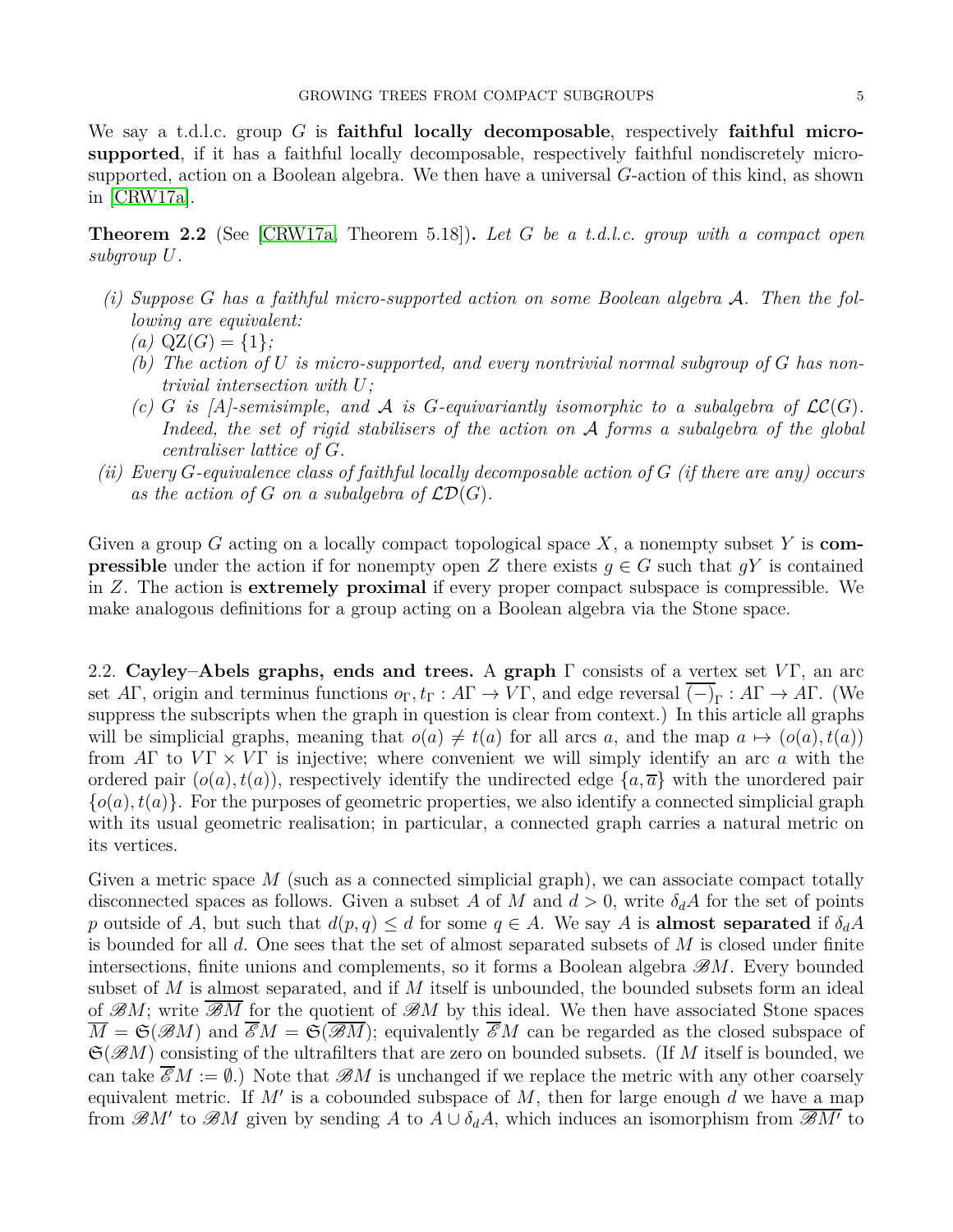$\overline{\mathscr{B}M}$  that does not depend on *d*. Given  $\xi \in \overline{\mathscr{E}M}$  and  $A \in \mathscr{B}M$ , we will say " $\xi$  is in  $A$ " or "A is in *ξ*" interchangeably to mean  $\xi(A) = 1$ .

For a graph  $\Gamma$  we define  $\mathscr{B}\Gamma = \mathscr{B}V\Gamma$  (with the graph metric),  $\overline{\mathscr{B}\Gamma} = \overline{\mathscr{B}V\Gamma}$ ,  $\overline{\Gamma} = \mathfrak{S}(\mathscr{B}\Gamma)$  and  $\overline{\mathscr{E}}\Gamma = \mathfrak{S}(\overline{\mathscr{B}}\Gamma)$ . Note that if  $\Gamma$  is connected and locally finite, then the space  $\overline{\mathscr{E}}\Gamma$  is naturally homeomorphic to the usual notion of the space of ends  $\mathscr{E}\Gamma$  of a geodesic metric space, as defined by equivalence classes of rays (see for instance [\[BH99,](#page-18-8) Chapter I.8, Proposition 8.29]).

A **tree** is a simply connected graph; a **subtree** is a nonempty subgraph that is also a tree. Given a tree *T* and an arc *e* of *T*, we define the associated **half-tree** *T<sup>e</sup>* to be the induced graph on the vertices *v* of the tree such that  $d(t(e), v) < d(o(e), v)$ ; in particular, note that  $T_e$  is an almost separated set, with  $\delta_d T_e$  contained in the ball of radius *d* around  $t(e)$ . It is sometimes useful to distinguish within  $\overline{\mathscr{E}}T$  the subspace of **(geometric) ends**  $\mathscr{E}T$  of T, consisting of those  $\xi \in \overline{\mathscr{E}}T$ containing an infinite descending sequence of half-trees.

Now let *G* be a compactly generated t.d.l.c. group. An action of *G* on a metric space *X* is called **geometric** if the following conditions are satisfied:

- (a) The action is **isometric**: *G* acts by isometries;
- (b) The action is **proper**: For all  $n < \infty$  and  $x \in X$ , the set of  $g \in G$  such that  $d(x, gx) < n$  is a neighbourhood of the identity with compact closure;
- (c) The action is **cocompact**: There is a distance *n* such that for all  $x, y \in X$ , there is  $q \in G$ such that  $d(x, gy) < n$ .

A metric space equipped with a geometric action of *G* is called a *G***-metric space**, and a *G***-metric** on a *G*-set is a metric with respect to which the action of *G* is geometric. All proper geodesic *G*-metric spaces have the same quasi-isometry type, which is also the quasi-isometry type of *G* as defined intrinsically; indeed, if *G* acts geometrically on the proper geodesic metric space *M* then  $g \mapsto gm$  is a quasi-isometry for any  $m \in M$ . (See [\[CdlH16,](#page-18-9) Sections 4.B and 4.C].) In particular we can define the **space of ends**  $\mathscr{E}G$  of G to be  $\overline{\mathscr{E}}M$ , where M is any proper geodesic G-metric space. There is then a natural induced action of *G* on  $\mathscr{E}G$ ; from the construction it is clear that *G* acts by homeomorphisms.

With t.d.l.c. groups, it is useful to think about geometric actions more combinatorially. A *G***metric graph** is a connected locally finite graph equipped with a geometric action of *G* with respect to the graph metric, and a **geometric** *G***-set** is a set *X* equipped with a permutation action of *G*, such that point stabilisers are compact open and *G* has finitely many orbits. A **Cayley–Abels graph** for *G* is a connected locally finite simple graph Γ equipped with an action of *G* by isometries that is vertex-transitive, with compact open vertex stabilisers. In particular, every Cayley–Abels graph is a *G*-metric graph.

<span id="page-5-0"></span>**Lemma 2.3** (See e.g. [\[CRW17b,](#page-18-5) Section 4.1])**.** *Let G be a compactly generated t.d.l.c. group, let U be a compact open subgroup of G and let A be a compact symmetric subset of G such that*  $G = \langle U, A \rangle$ . Then there is a finite symmetric subset B of G such that

$$
BU = UB = UBU = UAU.
$$

*Moreover, for any such subset B, we have*  $G = \langle B \rangle U$  *and the coset space*  $G/U$  *is the set of vertices of a Cayley–Abels graph*  $\Gamma$  *for G, where qU is adjacent to hU in*  $\Gamma$  *if and only if*  $qU \neq hU$  *and*  $Uh^{-1}gU\subseteq UBU$ *.*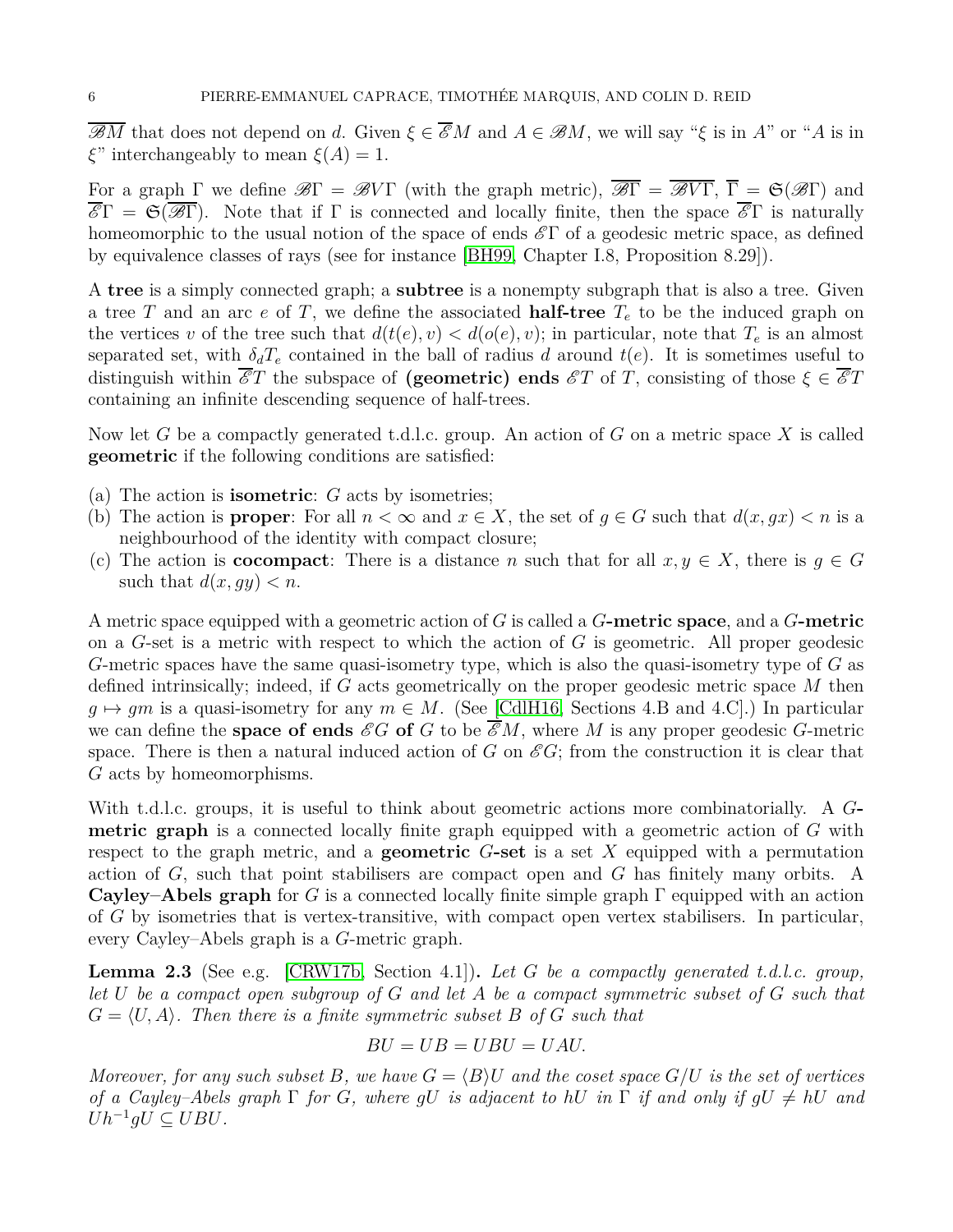Any transitive geometric *G*-set is of the form *G/U* for some compact open subgroup *U* of *G*; Lemma [2.3](#page-5-0) then supplies a Cayley–Abels graph  $\Gamma$  with  $V\Gamma = G/U$ . It is then straightforward to see that given any geometric *G*-set *X*, there is a geometric *G*-graph  $\Gamma$  with  $V\Gamma = X$  (restricting to a Cayley–Abels graph on each *G*-orbit of vertices), yielding a *G*-metric on *X*. In particular, the space of ends  $\mathscr{E}G$  of any compactly generated t.d.l.c. group *G* is realised as a *G*-space by  $\mathscr{E}\Gamma$  for a Cayley–Abels graph Γ of *G*.

# 2.3. **Local finiteness properties.**

**Definition 2.4.** Say a profinite group *U* is of **finite quotient type** if for each natural number *n*, there are only finitely many open normal subgroups of *U* of index *n*. Say a t.d.l.c. group *G* is **locally of finite quotient type** if every compact open subgroup of *G* is of finite quotient type.

To determine if *G* is locally of finite quotient type, it suffices to consider a single compact open subgroup.

**Lemma 2.5.** *Let G be a t.d.l.c. group. Suppose there is some compact open subgroup U of G of finite quotient type. Then for every compact open subgroup*  $V$  *of*  $G$  *and*  $n \in \mathbb{N}$ *, there are only finitely many open subgroups of V of index n. In particular, G is locally of finite quotient type.*

*Proof.* Every open subgroup of *U* of index *n* contains an open normal subgroup of index dividing *n*!. Consequently there are only finitely many open subgroups of *U* of index *n*.

Now consider an arbitrary compact open subgroup *V* of *G*. Given an open subgroup *W* of *V* of index *n*, we see that *W* contains an open subgroup of *U* of index at most  $n|U:U\cap V|$ . Thus for a fixed *n*, there are only finitely many such subgroups *W* of *V*.

We note a property of groups locally of finite quotient type that will be useful later.

<span id="page-6-0"></span>**Lemma 2.6.** *Let G be a nontrivial compactly generated t.d.l.c. group that is locally of finite quotient type with*  $QZ(G) = \{1\}$  *and such that*  $\bigcap_{g \in G} gOg^{-1} = \{1\}$  *for some*  $O \leq G$ *. Then each compact open subgroup U of G has only finitely many direct factors.*

*Proof.* Let *U* be a compact open subgroup of *G*. Since  $\bigcap_{g \in G} gOg^{-1} = \{1\}$ , it follows by [\[CRW17b,](#page-18-5) Proposition 4.6] that the composition factors of *U* are of bounded order; let *k* be the largest order that occurs. Then *U* has only finitely many quotients of order at most *k*, and hence only finitely many simple quotients. In any profinite group  $P$ , a standard argument shows that any proper closed normal subgroup is contained in an open normal subgroup *Q* such that *P/Q* is simple; by considering the simple quotients of *U*, we see that *U* cannot be written as an infinite direct product of nontrivial profinite groups. By [\[CRW17a,](#page-18-1) Proposition 4.11] it follows that *U* has only finitely many direct factors.

**Remark 2.7.** A profinite group *U* is **topologically finitely generated** if it has a dense finitely generated subgroup; it is then easy to deduce that *U* has only finitely many open subgroups of each index. Given a pro-*p* group, having finite quotient type (indeed, having only finitely many open normal subgroups of index  $p$ ) is equivalent to being topologically finitely generated, since the quotient by the Frattini subgroup is elementary abelian. For general profinite groups on the other hand, finite quotient type is strictly more general than topological finite generation. For example,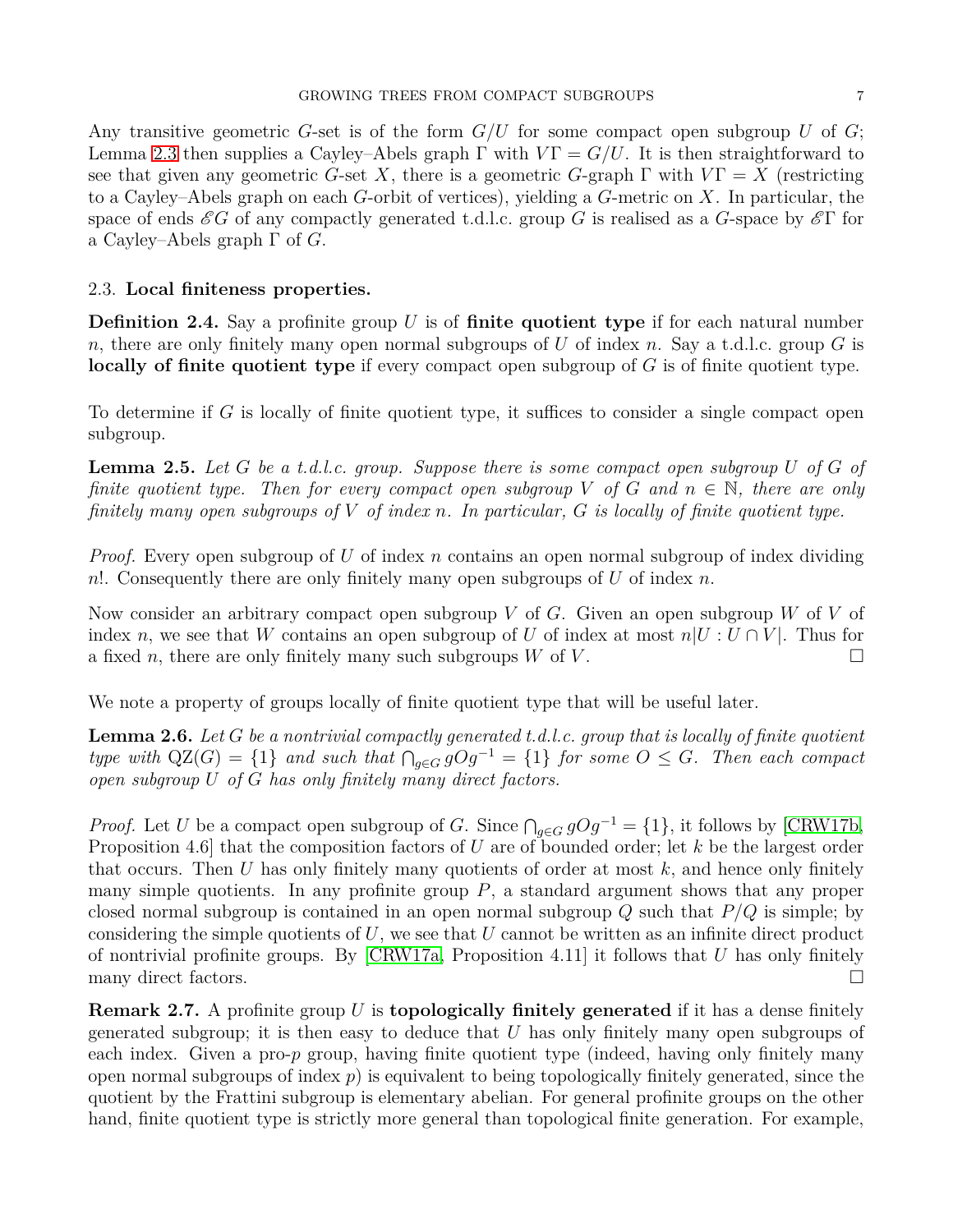<span id="page-7-0"></span>every just infinite profinite group is of finite quotient type (see for instance [\[Rei10,](#page-19-5) Corollary 2.5]), whereas there are examples (see for instance [\[Wil10\]](#page-19-6)) of (hereditarily) just infinite profinite groups that are not topologically finitely generated.

### 3. Arc-geometric actions of t.d.l.c. groups on trees

A group acting on a tree, preserving no proper subtree, has one of a few possible structures.

<span id="page-7-1"></span>**Proposition 3.1.** Let  $T$  be a tree with more than two vertices and let  $G \leq \text{Aut}(T)$ . Suppose that *G preserves no proper subtree of T. Then exactly one of the following holds.*

- *(i) T is a line and G is either cyclic or infinite dihedral, acting geometrically on T.*
- *(ii) G* fixes exactly one end  $\xi \in \mathscr{E}T$  and has the form  $P \rtimes \langle l \rangle$ , where *l is a translation towards*  $\xi$ *and the P*-orbits on VT are exactly the horospheres around  $\xi$ . Consequently, the action of G *on*  $\overline{\mathscr{E}}T \setminus \{\xi\}$  *is extremely proximal.*
- *(iii) G* has no fixed points in  $\mathscr{E}T$ , and for all pairs  $(a, b)$  of arcs of T there is  $g \in G$  such that  $T_{ga} \subseteq T_b$ *. Consequently, the action of G on*  $\mathscr{E}T$  *is faithful and the action on*  $\overline{\mathscr{E}T}$  *is extremely proximal.*

*Moreover, in cases (ii) and (iii) then*  $\overline{\mathscr{E}}T$  *is infinite and perfect (that is, it has no isolated points)* and  $G$  acts faithfully on  $\mathscr{E}T$ ; moreover, every nontrivial normal subgroup of  $G$  has unbounded *orbits on T.*

*Proof.* If *T* is a line, then the fact that *G* preserves no proper subtree means that *G* contains a translation. It is then clear that *G* is a cyclic or infinite dihderal group acting geometrically, as in (i). We may now assume T is not a line; the hypotheses ensure T is leafless, so T has more than two ends. Since *T* is leafless, it is also easy to see that every half-tree belongs to a geometric end of *T*, so  $\mathscr{E}T$  is dense in  $\mathscr{E}T$ .

Suppose *G* fixes an end  $\xi$ ; if *G* fixed another end  $\xi'$  then *G* would fix the line between them, which is a proper subtree of *T*. Thus  $\xi$  is unique. Let  $\beta: VT \to \mathbb{Z}$  be a function such that if *a* is an arc pointing towards  $\xi$  then  $\beta(o(a)) - \beta(t(a)) = 1$ . By standard results,  $\beta$  is surjective and the action of  $q \in G$  has the effect of shifting  $\beta$  by a constant (where the constant is 0 if and only if *q* is elliptic); thus  $G = P \rtimes \langle l \rangle$  where *l* is either trivial or a translation towards  $\xi$  and  $P$  is the setwise stabiliser of each of the horospheres  $\beta^{-1}(n)$  around  $\xi$ . We can moreover rule out the case  $l = 1$  by noting that *P* preserves a proper subtree, namely the subtree spanned by  $\beta^{-1}(-\mathbb{N})$ . Now let  $n \in \mathbb{Z}$ and suppose that *P* acts intransitively on  $\beta^{-1}(n)$ , say  $X_n$  is a proper nonempty *P*-invariant subset. Then *l* translates along an axis *L*, and then the union of the *P*-orbit of *L* is a *G*-invariant subtree *T*<sup> $T'$ </sup> such that  $VT' \cap \beta^{-1}(n)$  is contained in either  $X_n$  or its complement in  $\beta^{-1}(n)$ . In either case we have a proper *G*-invariant subtree, contradicting our hypothesis. So in fact *P* acts transitively on  $\beta^{-1}(n)$  for each  $n \in \mathbb{Z}$ .

Let *Y* and *Z* be nonempty compact open subspaces of  $\overline{\mathscr{E}}T \setminus \{\xi\}$ . We see that  $Y \subseteq \overline{T_a}$  and  $\overline{T_b} \subseteq Z$ for some half-trees  $T_a$  and  $T_b$  of  $T$ , such that  $\xi \notin \mathscr{E}_{\underline{T}_a}$ . From the fact that  $P$  acts transitively on every horosphere, we see that it acts minimally on  $\overline{\mathscr{E}}T \setminus {\xi}.$  In particular, writing  $\xi'$  for the end of *L* other than *ξ*, we see that there is  $g \in P$  such that  $g\xi' \in \mathscr{E}T_b$ . We then have  $g l^{-n}g^{-1}T_a \subseteq T_b$ , and hence  $gl^{-n}g^{-1}Y \subseteq Z$ , for some  $n \geq 0$ . Thus the action on  $\overline{\mathscr{E}}T \setminus {\{\xi\}}$  is extremely proximal.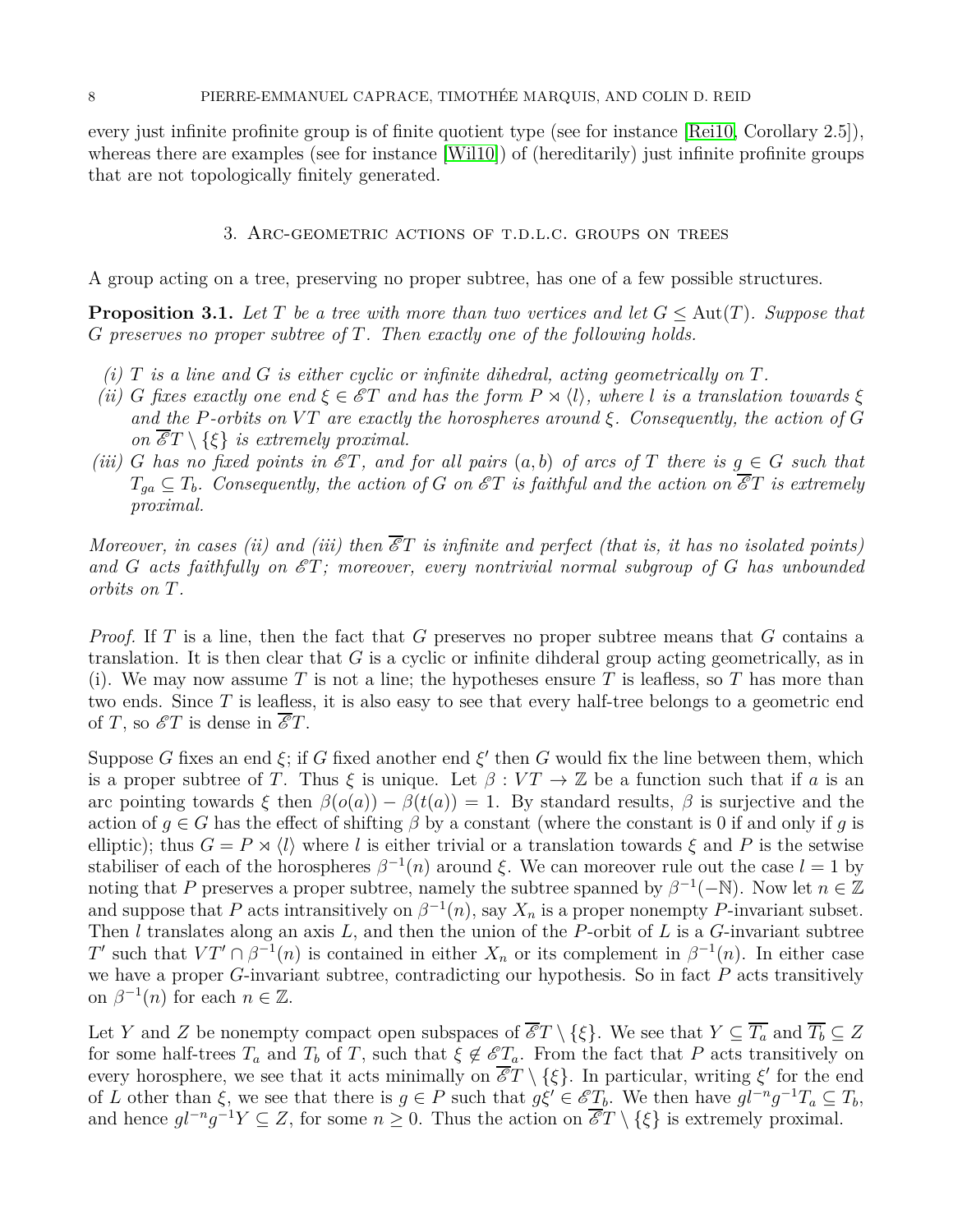The remaining case is that *G* fixes no ends of *T*. Let *a* and *b* be arcs of *T*. Since *G* does not fix an end, we see that there is  $k \in G$  such that *a* and *ka* point away from each other, that is,  $T_a$ and  $T_{ka}$  are disjoint. Now let *H* be the set of  $h \in G$  such that  $o(ha) \in T_b$  and  $ha \notin \{b, b\}$ . Then  $H \neq \emptyset$  by [\[Tit70,](#page-19-1) Lemme 4.1]; taking  $h \in H$ , if  $T_{ha}$  is not contained in  $T_b$ , then  $T_{ha} \subseteq T_b$  and hence  $T_{hka} \subseteq T_b$ . Thus there is  $g \in G$  such that  $T_{ga} \subseteq T_b$ .

To show the action is extremely proximal it suffices to show, for any two proper nonempty clopen subsets *Y* and *Z* of  $\overline{\mathscr{E}}T$ , that there is  $g \in G$  such that  $gY \subseteq Z$ . As before we have  $Y \subseteq \overline{T_a}$  and  $T_b \subseteq Z$  for some half-trees  $T_a$  and  $T_b$  of  $T$ . By the previous paragraph, there is then  $g \in G$  such that  $T_{ga} \subseteq T_b$ , from which it follows that  $gY \subseteq Z$ . We have now shown that the action of *G* on  $\overline{\mathscr{E}}T$  is extremely proximal, proving (iii).

Now suppose we are in case (ii) or (iii); let *B* be the set of vertices of *T* of degree at least 3. In either case it is clear that  $\overline{\mathscr{E}}T$  is infinite. In case (ii), we see that some horosphere, say  $\beta^{-1}(0)$ , intersects *B*; it then follows that  $\beta^{-1}(mn) \subseteq B$  for all  $n \in \mathbb{Z}$ , where *m* is the translation length of *l*, so  $\mathscr{E}T$  is perfect. In case (iii),  $\mathscr{E}T$  is perfect because it is a compact minimal *G*-space, so again the convex hull of *B* is the whole tree. Now let  $g \in G$  act trivially on  $\mathscr{E}T$ . Then given  $v \in B$ , there are ends  $\xi_1, \xi_2, \xi_3$  forming the corners of an ideal triangle of *T*, such that *v* is the unique point lying on all three sides of the triangle; in particular, *g* fixes *B* pointwise. Since the convex hull of *B* is *T*, we deduce that  $g = 1$ , as required. Given a normal subgroup *N* with bounded orbits on *T*, we see that *N* fixes a vertex or inverts an edge; the fact that *G* preserves no subtree then implies that *N* is trivial.

Given a compactly generated t.d.l.c. group *G* acting on a leafless tree *T*, we say the action is **arc-geometric** if the arcs form a geometric *G*-set. This situation can be characterised as follows:

<span id="page-8-0"></span>**Lemma 3.2.** *Let G be a compactly generated t.d.l.c. group acting on a leafless tree T. Then the action is arc-geometric if and only if G has compact open arc stabilisers and preserves no proper subtree. Moreover, if the action is arc-geometric, then there is a*  $G$ *-metric graph*  $\Gamma$  *on*  $AT$  *where for all edges*  $\{a, b\}$  *of*  $\Gamma$ *, either*  $b = \overline{a}$  *or*  $o_T(a) = o_T(b)$ *.* 

*Proof.* Suppose the action is arc-geometric; by definition, *G* has compact open arc stabilisers. Now let  $T'$  be a proper  $G$ -invariant subtree. Then since  $T'$  is leafless, there is some geodesic ray  $r$  of *T* such that  $r(0)$  is a vertex of *T*<sup>'</sup>, but thereafter *r* is outside *T*'. In particular, we see that the distance from  $r(n)$  to  $T'$  tends to infinity, meaning that the arcs in the image of  $r$  lie in infinitely many *G*-orbits, a contradiction. Thus *G* preserves no proper subtree.

Conversely, suppose that *G* has compact open arc stabilisers and preserves no proper subtree of *T*. After taking a quotient with compact kernel we may assume *G* acts faithfully on *T*. By [\[RS,](#page-19-7) Proposition 6.6] one sees that *G* has finitely many orbits on *AT*, and *G<sup>v</sup>* is compactly generated for each vertex *v*. Thus *G* has arc-geometric action on *T*. Consider now the action of  $G_v$  on  $\sigma^{-1}(v)$ : given  $a, b \in \sigma^{-1}(v)$ , then *a* and *b* are in the same *G*-orbit if and only if they are in the same  $G_v$ -orbit, and  $G_a = (G_v)_a$ . Thus  $o^{-1}(v)$  is a geometric  $G_v$ -set. Now take  $v_1, \ldots, v_k$  to be representatives of the *G*-orbits on  $VT$ , and for  $1 \leq i \leq k$  make a connected locally finite graph  $\Gamma_{v_i}$ with vertex set  $o^{-1}(v_i)$ , such that  $G_{v_i}$  acts geometrically on  $\Gamma_{v_i}$ . We then define a graph  $\Gamma$  with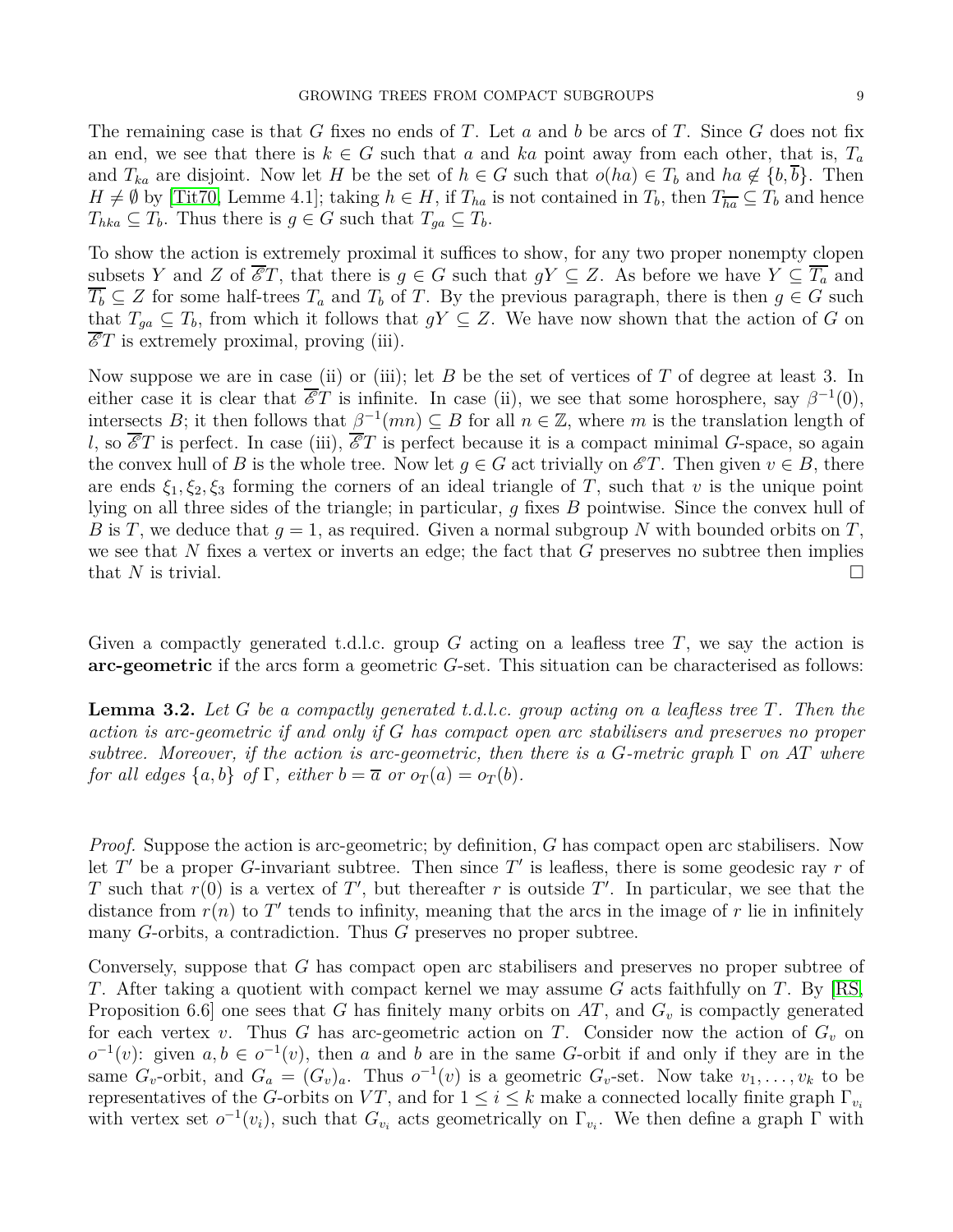vertex set *AT* and edges

$$
A\Gamma = \bigcup_{a \in AT} (a, \overline{a}) \cup \bigcup_{i=1}^{k} \bigcup_{g \in G} gA\Gamma_{v_i}.
$$

It is then easy to see that Γ is connected, locally finite and *G*-invariant, so that *G* acts on Γ geometrically.

Say a compactly generated t.d.l.c. group *G* is a **scale group** if *G* admits a faithful vertex-transitive action on a locally finite tree *T* with compact open stabilisers, fixing exactly one end. We say *G* is an **almost scale group** if *G/N* is a scale group for some compact normal subgroup *N*. Every almost scale group is a focal hyperbolic group in the sense of [\[CCMT15\]](#page-18-6). The results from loc. cit. imply the following characterisation.

<span id="page-9-0"></span>**Proposition 3.3.** *Let G be a compactly generated t.d.l.c. group. Then G is an almost scale group if and only if it has an arc-geometric action on a leafless tree T, fixing an end, such that T is not a line. If G has such an action, then T is locally finite.*

*Moreover, if G/N is a scale group for some compact normal subgroup N, then G has exactly one fixed point in*  $\mathscr{E}G$  *and*  $N$  *is the largest compact normal subgroup of*  $G$ *.* 

*Proof.* If *G/N* is a scale group for some compact normal subgroup *N*, then *G* clearly has the specified action on a locally finite tree and also on its space of ends. Since *G/N* acts vertextransitively on an infinitely ended tree, its unique compact normal subgroup is trivial, so *N* is the largest compact normal subgroup of *G*.

Conversely, suppose *G* admits an arc-geometric action on a leafless tree *T*, fixing an end  $\xi$ , such that *T* is not a line. Then by Lemma [3.2](#page-8-0) the action preserves no proper subtree, so we are in case (ii) of Proposition [3.1,](#page-7-1) with  $G = P \rtimes \langle l \rangle$ . If *a* is an arc pointing towards the fixed end  $\xi$ , then  $G_a = G_{o(a)}$ . Moreover, the fact that *P* acts transitively on each horosphere implies that  $G_{o(a)}$  must act transitively on  $o^{-1}(o(a)) \setminus \{a\}$ . Since  $G_{o(a)}$  is compact and arc stabilisers are open, we deduce that  $o^{-1}(o(a))$  is finite, and thus the tree is locally finite and hence a *G*-metric graph. In particular, *G* is hyperbolic, hence focal hyperbolic in the sense of [\[CCMT15\]](#page-18-6). It follows from [\[CCMT15,](#page-18-6) Lemma 5.1] that *G* has a largest compact normal subgroup *N*, and then it follows from [\[CCMT15,](#page-18-6) Theorem 7.1(b) and Theorem 7.3] that  $G/N$  is a scale group.

Say that a compactly generated t.d.l.c. group *G* is of **general infinitely-ended type** if *G* has more than one end, does not act geometrically on a line, and is not an almost scale group. In this case, we can approximate the action of *G* on  $\mathscr{E}G$  using arc-geometric actions on trees, by appealing to a construction by Dicks–Dunwoody. Given a graph  $\Gamma$  and  $A \subseteq V\Gamma$ , let  $\delta A$  be the set of arcs *a* such that  $o(a) \notin A$  and  $t(a) \in A$ ; notice that  $\delta A$  is finite if and only if A is almost separated. Write  $\mathscr{B}_n\Gamma$  for the subalgebra of  $\mathscr{B}\Gamma$  generated by the almost separated sets A such that  $|\delta A| \leq n$ ; note that  $\mathscr{B}_n\Gamma$  is *G*-invariant and that  $(\mathscr{B}_n\Gamma)_{n>0}$  is an ascending sequence of subalgebras with union  $\mathscr{B}\Gamma$ . By [\[DD89,](#page-18-10) Theorem II.2.20], there is an ascending sequence  $(\mathcal{R}_n)_{n\geq 1}$  of nonempty *G*invariant subsets of  $\mathscr{B}\Gamma$ , such that  $\mathcal{R}_n$  generates  $\mathscr{B}_n\Gamma$  as a subalgebra and has the poset structure of the set of half-trees of a tree: specifically, it carries an order-reversing involution *c* (which is just complementation in *V* $\Gamma$ ), such that for all  $A, B \in \mathcal{R}_n$  exactly one of the following holds:

$$
A < B, \ A = B, \ A > B, \ A < B^c, \ A = B^c, \ A > B^c
$$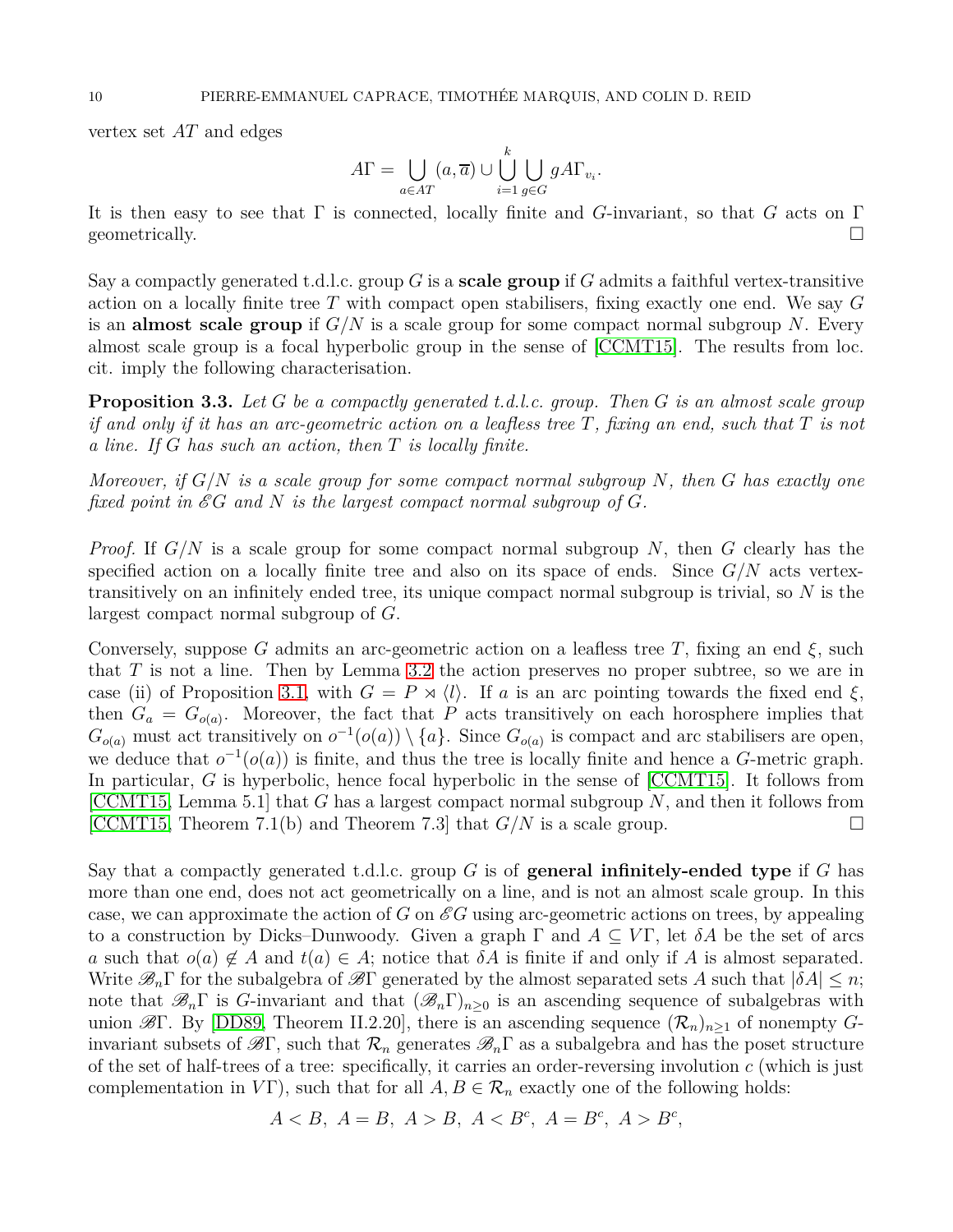and such that for all  $A, B \in \mathcal{R}_n$  there are only finitely many  $C \in \mathcal{R}_n$  such that  $A < C < B$ . The elements  $A \in \mathcal{R}_n$  can also be chosen so that both *A* and  $A^c$  span connected subgraphs of *VT*. There is then an associated tree  $T^{(n)} = T(\mathcal{R}_n)$  such that the half-trees correspond to the poset  $\mathcal{R}_n$  with the same partial order, yielding a *G*-equivariant embedding  $\iota_n : \mathscr{B}T^{(n)} \to \mathscr{B}\Gamma$  with image  $\mathscr{B}_n\Gamma$ . The tree  $T^{(n)}$  is also equipped with a canonical *G*-equivariant map  $\varphi_n: V\Gamma \to V T^{(n)}$ , with the property that  $\varphi_n(v)$  belongs to the half-tree corresponding to  $A \in \mathcal{R}_n$  if and only if  $v \in A$ . In particular, note that  $\varphi_n(v) \neq \varphi_n(w)$  if and only if *v* and *w* are separated by some element of  $\mathscr{B}_n\Gamma$ . (See for instance [\[KM08,](#page-19-8) §3.1.3].)

<span id="page-10-0"></span>**Lemma 3.4.** Let G be a compactly generated t.d.l.c. group, let  $\Gamma$  be a Cayley–Abels graph for G and let the tree  $T^{(n)}$  be as above for some  $n \geq 1$ . Then the action of G on  $T^{(n)}$  preserves no proper *subtree.* If  $T^{(n)}$  has more than one vertex, then the action of  $G$  on  $T^{(n)}$  is arc-geometric.

*Proof.* We may assume  $T = T^{(n)}$  has more than one vertex. We observe that  $\varphi_n(V\Gamma)$  intersects every half-tree of *T*, since every element of  $\mathcal{R}_n$  contains a vertex. Since *G* acts transitively on *VT*, it also acts transitively on  $\varphi_n(V\Gamma)$ ; it follows by [\[Tit70,](#page-19-1) Lemme 4.1] that *G* preserves no proper subtree.

Given  $a \in AT$ , then  $G_a$  is the setwise stabiliser of the element  $R_a \in \mathcal{R}_n$  corresponding to the half-tree  $T_a$ . Since  $\delta R_a$  is bounded,  $G_a$  has bounded orbits on  $\Gamma$ ; since *G* acts geometrically on  $\Gamma$ it follows that  $G_a$  is compact. On the other hand, since  $\delta R_a$  consists of finitely many edges,  $G_a$  is open. Thus by Lemma [3.2,](#page-8-0) the action is arc-geometric.

We thus obtain an approximation of  $\mathscr{E}G$  by boundaries of trees on which G acts arc-geometrically.

<span id="page-10-1"></span>**Proposition 3.5.** *Let G be a compactly generated t.d.l.c. group of general infinitely-ended type and let* Γ *be a Cayley–Abels graph for G. Then G has a unique largest compact normal subgroup N, and the action of G on* E Γ *is extremely proximal with kernel N. Moreover, constructing the trees*  $T^{(n)}$  *as above, then there is some t such that for all*  $n \geq t$ *, the dual of the inclusion map*  $\iota_n : \mathscr{B}T^{(n)} \to \mathscr{B}\Gamma$  restricts to a quotient map  $\widehat{\iota}_n^* : \mathscr{E}\Gamma \to \overline{\mathscr{E}}T^{(n)}$ . In particular,  $\mathscr{E}G \cong \varprojlim_{n \geq t} \overline{\mathscr{E}}T^{(n)}$ *as G-spaces.*

*Proof.* Consider two proper nonempty clopen subsets *Y* and *Z* of  $E$ Γ. Via Stone duality, *Y* and *Z* correspond to elements  $\overline{A}_Y$  and  $\overline{A}_Z$  of  $\overline{\mathscr{B}\Gamma} \setminus \{0,\infty\}$ . Choose *n* large enough that  $T = T^{(n)}$  has more than one vertex and  $\overline{A}_Y$  and  $\overline{A}_Z$  belong to the image of  $\mathscr{B}_n\Gamma$  in  $\overline{\mathscr{B}\Gamma}$ , and take representatives *A*<sub>*Y*</sub> and *A*<sub>*Z*</sub> of  $\overline{A}_Y$  and  $\overline{A}_Z$  respectively in  $\mathscr{B}_n\Gamma$ . Then  $\varphi_n(A_Y)$  and  $\varphi_n(A_Z)$  are each described as subsets of  $\varphi_n(V\Gamma)$  by taking unions of intersections with finitely many half-trees of *T*, and hence there are half-trees  $T_a$  and  $T_b$  of  $T$  such that

$$
\varphi_n(A_Y) \subseteq T_a
$$
 and  $T_b \cap \varphi(V\Gamma) \subseteq T_b$ .

By Proposition [3.1](#page-7-1) we see that  $gT_a \subseteq T_b$  for some  $g \in G$ , which then implies  $gA_Y \subseteq A_Z$  (since  $A_Y$ and  $A_Z$  are saturated with respect to  $\varphi_n$ ). Thus *G* has extremely proximal action on  $\mathscr{E}\Gamma$ . We also see by Proposition [3.1](#page-7-1) that if  $T^{(n)}$  has more than one vertex, then the kernel N of the action of  $G$ on  $T^{(n)}$  is the largest compact normal subgroup of  $G$ .

Now let *t* be large enough that  $T^{(n)}$  has more than one vertex for all  $n \geq t$ , and consider the image of  $\mathscr{E}\Gamma$  under the dual map  $\widehat{\iota}_n$  from  $\overline{\Gamma}$  to  $\overline{T^{(n)}}$  for  $n \geq t$ . We see that *G* has extremely proximal, in particular, minimal, action on  $\widehat{L}_n(\mathscr{E}\Gamma)$  and on  $\overline{\mathscr{E}}T^{(n)}$ ; thus the two subspaces of  $\overline{T^{(n)}}$  are either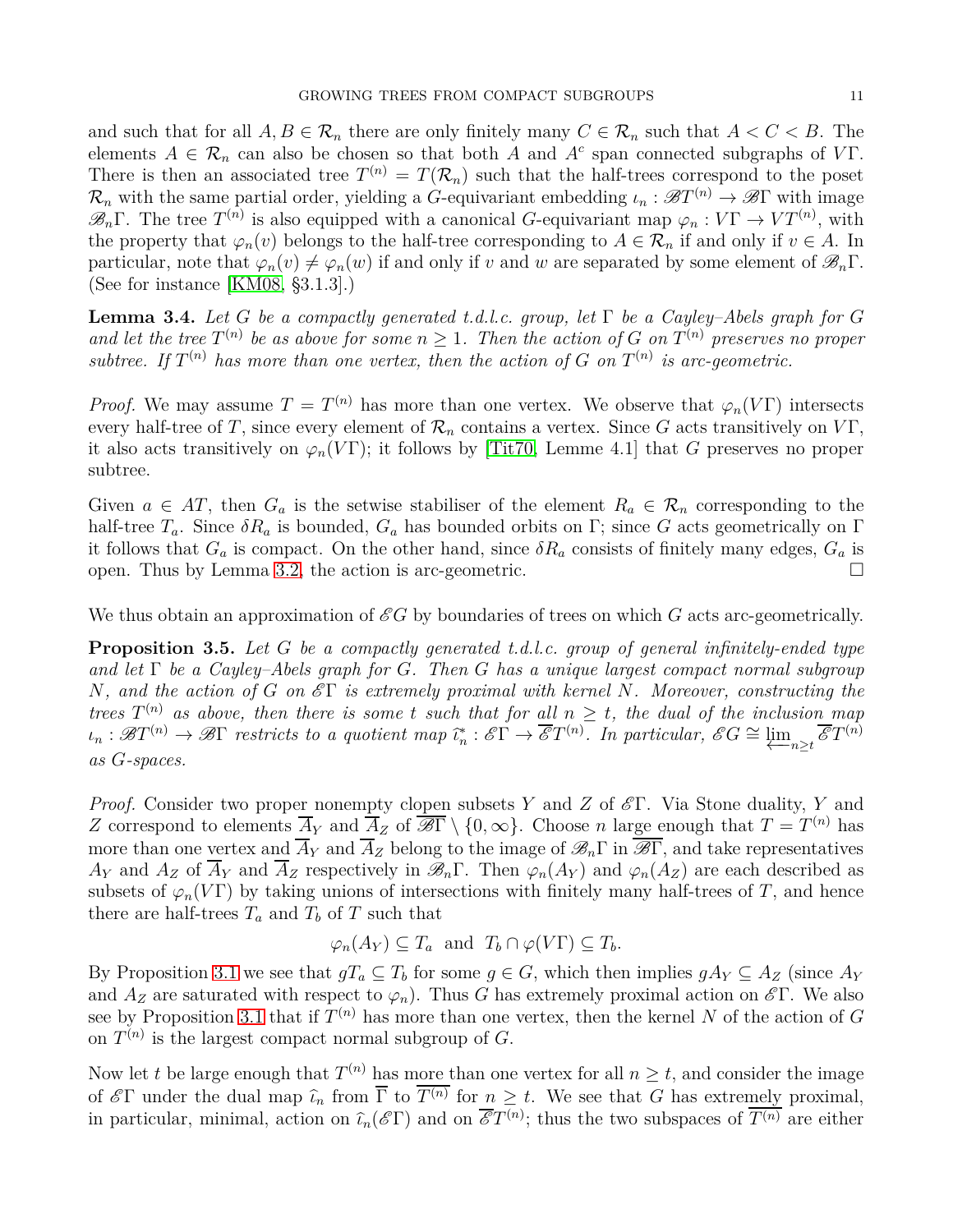equal or disjoint. Moreover, taking  $g \in G$  with hyperbolic action on  $T^{(n)}$ , then by considering the action of *g* on  $\varphi_n(V\Gamma)$ , we see that *g* has an attracting end  $\xi$  on  $\Gamma$ , which is mapped to the attracting end of *g* on  $T^{(n)}$ . Thus  $\widehat{\iota}_n(\mathscr{E}\Gamma)$  and  $\overline{\mathscr{E}}T^{(n)}$  are not disjoint, so they are equal. Since the spaces are compact Hausdorff and  $\hat{\iota}_n$  is continuous, it restricts to a quotient map  $\hat{\iota}_n^* : \mathscr{E}\Gamma \to \overline{\mathscr{E}}T^{(n)}$ . In particular, identifying  $\mathscr{E}\Gamma$  with  $\mathscr{E}G$ , we recover  $\mathscr{E}G$  as the desired inverse limit, and the kernel of the action is again *N*.

To summarise this section, here are the possible large-scale structures of a compactly generated t.d.l.c. group *G*, regarded from the perspective of the space of ends.

**Proposition 3.6.** *Let G be a compactly generated t.d.l.c. group and let N be the kernel of the action of G on* E *G. Then exactly one of the following holds:*

- **(Compact):**  $G$  *is compact and*  $G = N$ *;*
- **(One-ended):**  $|\mathscr{E}G| = 1$  *and*  $G = N$ ;
- $(\text{Two-ended}): |\mathscr{E}G| = 2 \text{ and } G/N \in \{\mathbb{Z}, \mathbb{Z}/2\mathbb{Z} * \mathbb{Z}/2\mathbb{Z}\};$
- **(Focal hyperbolic):** EG is homeomorphic to the Cantor set, N is compact and  $G/N$  is a *scale group, fixing exactly one point*  $\xi$  *in*  $\mathscr{E}G$  *and acting faithfully and extremely proximally on*  $\mathscr{E}G \setminus \{\xi\};$
- **(General infinitely-ended):** *We have a sequence of trees T<sup>i</sup> , such that on each tree, G acts arc-geometrically on*  $T_i$  *and extremely proximally with compact kernel*  $N$  *on*  $\overline{\mathscr{E}}T_i$ *, and*  $\mathscr{E}G \cong \varprojlim \overline{\mathscr{E}}T_i$  as  $G$ *-spaces.*

<span id="page-11-2"></span>We remark that if *G* is noncompact with no infinite cyclic or infinite dihedral quotient (for example,  $G \in \mathscr{S}$ , then only the one-ended and general infinitely-ended cases can occur.

# 4. TMS subgroups

<span id="page-11-0"></span>4.1. **A sufficient condition for a micro-supported action on a tree.** In this subsection we establish a sufficient condition for a compactly generated t.d.l.c. group *G* to have an arc-geometric action on a tree with micro-supported action on the boundary. In order to state the theorem, we define a certain kind of subgroup of a t.d.l.c. group.

**Definition 4.1.** Let *G* be a t.d.l.c. group, let *K* be a subgroup of *G* and let *U* be a compact open subgroup of *G*. We say  $(K, U)$  is a **TMS** pair of *G* if it has the following properties:

- (a) For each compact normal subgroup *N* of *G*, and each *G*-conjugate *V* of *U*, the set of  $g \in G$ such that  $gKg^{-1} \leq UN$  but  $gKg^{-1} \nleq V$  has compact closure.
- (b) The set of  $g \in G$  such that  $gKg^{-1} \leq U$  does not have compact closure.
- (c) For each compact normal subgroup *N* of *G*, then  $|K: K \cap N|$  is infinite.

We say  $K \leq G$  is a **TMS subgroup** of G if it forms a TMS pair  $(K, U)$  with some compact open subgroup *U* of *G*.

Here is the main theorem of this section.

<span id="page-11-1"></span>**Theorem 4.2.** *Let G be a compactly generated t.d.l.c. group with a compact normal subgroup M, such that there is a TMS subgroup K/M of G/M. Then G has a unique largest compact normal*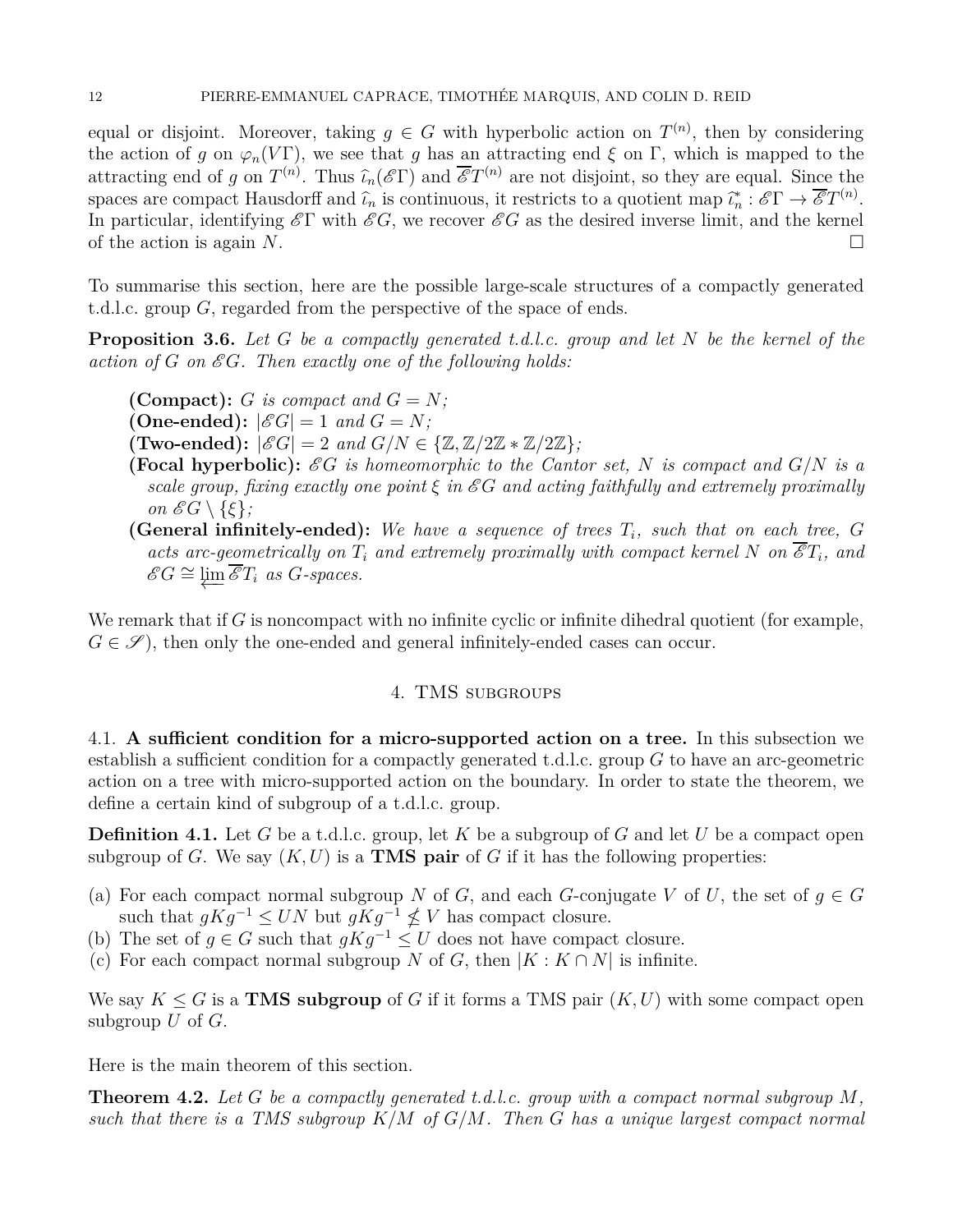*subgroup N* and  $G/N$  *is [A]-semisimple, with faithful action on*  $\mathscr{E}G \cong \mathscr{E}G/N$  *such that every nonempty open set contains the support of some G/N-conjugate of K/N. Moreover, one of the following holds.*

- *(i) G/N is a scale group.*
- *(ii)* We have a sequence of trees  $(T_i)_{i>0}$  on which *G* acts, with the following properties:
	- *(a) For each i, the action of G on T<sup>i</sup> is arc-geometric, with kernel N and with the support of K confined to some half-tree;*
	- *(b)* As *G*-spaces,  $\mathscr{E}G \cong \varprojlim \overline{\mathscr{E}}T_i$  and the action on  $\mathscr{E}G$  is extremely proximal.

We begin the proof with a series of lemmas, starting with some general observations on the TMS property.

<span id="page-12-0"></span>**Lemma 4.3.** Let G be a t.d.l.c. group and let  $(K, U)$  be a TMS pair for G.

- *(i) K is infinite with compact closure, so in particular it is nondiscrete, and*  $(g\overline{K}g^{-1}, U)$  *is a TMS pair for all*  $q \in G$ *.*
- *(ii)* If M is a compact normal subgroup of G, then  $(KM/M, UM/M)$  *is a TMS pair of*  $G/M$ *.*
- *(iii) Let V and W be compact open subgroups of G such that V is contained in a conjugate of UN for some compact normal subgroup*  $N$  *of*  $G$ *, and*  $W \ge \bigcap_{g \in G} gUg^{-1}$ *. Then the set of*  $g \in G$  $such that gKg^{-1} \leq V$  *but*  $gKg^{-1} \nleq W$  *is compact and open, while the set of*  $g \in G$  *such that gKg*<sup>−</sup><sup>1</sup> ≤ *W does not have compact closure.*

*Proof.* Throughout the proof we refer to properties (a), (b) and (c) of the definition of a TMS pair.

We see by property (b) that *K* is contained in a compact identity neighbourhood, so it has compact closure, and  $K$  is infinite by property (c). It is clear that the properties (a), (b) and (c) are invariant under taking conjugates and taking the closure, so any conjugate of *K* forms a TMS pair with *U*. This proves (i).

Take a compact normal subgroup M of G and write A for  $AM/M$ , where A is an element or subset of *G*. It is clear that properties (b) and (c) are satisfied by  $(\widetilde{K}, \widetilde{U})$  in  $\widetilde{G}$ . For property (a), take a compact normal subgroup  $\tilde{N} = N/M$  of  $\tilde{G}$  and a  $\tilde{G}$ -conjugate  $\tilde{V} = \tilde{h} \tilde{U} \tilde{h}^{-1}$  of  $\tilde{U}$ , for some  $h \in G$ ; note that *N* is a compact normal subgroup of *G* and  $V := hUh^{-1}$  is a *G*-conjugate of *U*. Given  $g \in G$  such that  $\tilde{g}K\tilde{g}^{-1}$  is contained in  $\tilde{U}N$  but not in  $\tilde{V}$ , then  $gKg^{-1} \leq UN$  but  $gKg^{-1} \nleq VN$ ; in particular,  $gKg^{-1} \nleq V$ . By property (a), the set of elements  $g \in G$  satisfying these conditions has compact closure, and hence the same is true of its image in  $\tilde{G}$ . Thus property (a) is satisfied by  $(K, U)$ , completing the proof of (ii).

For (iii), we first note that the set *H* of  $g \in G$  such that  $gKg^{-1} \leq V$  but  $gKg^{-1} \nleq W$  is a union of right cosets of the compact open subgroup  $V \cap W$ ; thus *H* is clopen, and to show *H* is compact it suffices to show it has compact closure. By compactness we see that  $W \geq \bigcap_{i=1}^n g_i U g_i^{-1}$ , for some finite subset  $\{g_1, \ldots, g_n\}$  of *G*, and hence by properties (a) and (b) of a TMS pair, the set of  $g \in G$ such that  $gKg^{-1} \leq W$  does not have compact closure. To prove *H* has compact closure, it is enough to show for  $1 \leq i \leq n$  that the set of  $g \in G$  such that  $gKg^{-1} \leq V$  but  $gKg^{-1} \nleq g_iUg_i^{-1}$ has compact closure. Thus we may assume *W* is a conjugate of *U*. We also have  $V \le hUNh^{-1}$ for some  $h \in G$ , so that *H* is contained in the set of  $g \in G$  such that  $gKg^{-1} \le hUNh^{-1}$  but  $gKg^{-1}$   $\nleq W$ ; thus we may assume  $V = hUNh^{-1}$ . Finally, we see from property (a) that  $h^{-1}H$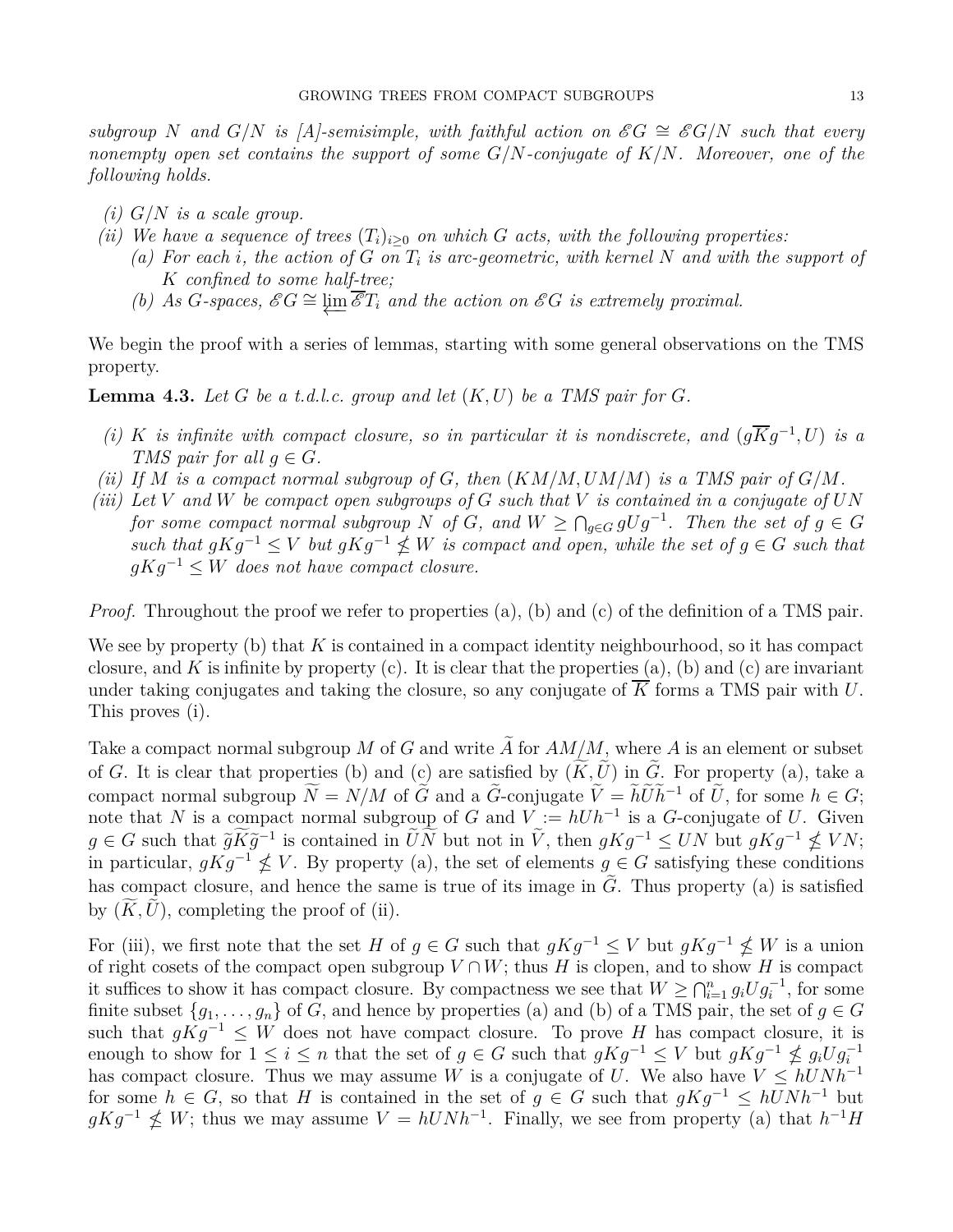has compact closure (noting that  $h^{-1}Wh$  is a conjugate of *U*), and hence *H* has compact closure as required, completing the proof of (iii).  $\Box$ 

<span id="page-13-0"></span>**Lemma 4.4.** *Let G be a compactly generated t.d.l.c. group with a subgroup K and let X be a geometric G-set with some G-metric, such that G acts faithfully. Suppose* (*K, U*) *is a TMS pair for some compact open subgroup U such that*  $\bigcap_{g \in G} gUg^{-1} = \{1\}$ *.* 

- *(i) X is not quasi-isometric to a line.*
- *(ii)* For all  $r > 0$  sufficiently large, writing  $X^{K,r}$  for the set of points in  $x \in X$  such that K fixes *pointwise the ball of radius r around x, then*  $X^{K,r} \in \mathcal{B}X$ *, and both*  $X^{K,r}$  *and*  $X \setminus X^{K,r}$  *are infinite. If*  $X = G/V$  *for some*  $V \leq U$ *, we can take all*  $r \geq 0$ *.*

*Proof.* Since *K* has the same fixed points as  $\overline{K}$ , we may assume that *K* is closed, hence compact.

For (i), suppose *X* is quasi-isometric to a line. Then *G* has a compact open normal subgroup *N* such that  $G/N$  is cyclic or dihedral. But then  $|K : N \cap K|$  is finite, a contradiction.

For (ii), we first consider the case that  $X = G/V$  for some open  $V \leq U$ , and the *G*-metric is given by a Cayley–Abels graph Γ with vertex set *G/V* and edges of Γ given by (*gV, gsV* ) for *s* ∈ *S*, where *S* is a compact symmetric generating set such that  $S = VSV$ . Note that  $(K, V)$  is a TMS pair of  $G$  by Lemma [4.3\(](#page-12-0)iii).

Let  $X^K$  be the set of fixed points of *K* on *X* and let  $V_1 = \bigcap_{s \in S} sV s^{-1}$ ; since *S* is compact,  $V_1$  is a finite intersection of conjugates of *V*. Given  $gV \in X^K$  with a neighbouring vertex  $w \in X \setminus X^K$ , then  $w = gsV$  for some  $s \in S$ . After conjugating, we find that  $g^{-1}Kg \leq V$ , but  $g^{-1}Kg \nleq V_1$ . Since  $(K, V)$  is a TMS pair, this means  $q$  is confined to a compact set, leaving only finitely many possibilities for  $gV$  and hence for *w*. We deduce that  $X^K$  is an almost separated set of X.

Suppose for a contradiction that  $X^K$  is finite, say  $X^K = \{g_1V, \ldots, g_nV\}$ ; and let  $k \in K \setminus \{1\}$ . We can then find a compact open subgroup *W* that is disjoint from  ${g_1^{-1}kg_1, \ldots, g_n^{-1}kg_n};$  since  $\bigcap_{g \in G} gVg^{-1} = \{1\}$ , in fact we can take *W* to be a finite intersection of *G*-conjugates of *V*, including *V* itself. It then follows that no *G*-conjugate of *W* contains *K*, so *W* contains no *G*-conjugate of *K*, which is incompatible with property (b) of the TMS pair (*K, W*). Similarly, suppose for a contradiction that  $X \setminus X^K$  is finite, say  $X = X^K \cup \{g_1V, \ldots, g_nV\}$ . Then the group  $K' =$  $K \cap \bigcap_{i=1}^n g_i V g_i^{-1}$  is of finite index in *K*, hence nontrivial, but fixes every point in *X*. To put this another way, we have

$$
N := \overline{\langle gK'g^{-1} \mid g \in G \rangle} \le V \le U,
$$

which contradicts the hypothesis  $\bigcap_{g \in G} gUg^{-1} = \{1\}$ . From these contradictions, we conclude that  $X^K$  is infinite with infinite complement. Since  $X^K$  is almost separated, for any given  $r \geq 0$ , we see that  $X^{K,r}$  is a cofinite subset of  $X^K$ ; thus  $X^{K,r}$  is almost separated and both  $\overline{X}^{K,r}$  and  $\overline{X} \setminus X^{K,r}$ are infinite.

In the general case, *G* acts on *X* with finitely many orbits and compact open stabilisers. Choose some point  $x \in X$ ; there is then some  $r_0$  such that for all  $r \geq r_0$  and  $x \in X$ , the pointwise fixator  $G_{x,r}$  of the ball of radius r around x is contained in U. From the fact that the set of fixed points of *K* on  $G/G_{x,r}$  is infinite with infinite complement, we see that  $X^{K,r}$  is infinite with infinite complement. Let  $r_1$  be large enough that every ball of radius  $r_1$  intersects all orbits of *G* and let *r* ≥ *r*<sub>0</sub> + *r*<sub>1</sub>. Fix *n* ≥ 0 and suppose we have  $y \in X^{K,r}$  and  $z \in X \setminus X^{K,r}$  with  $d_X(y, z) \leq n$ . Then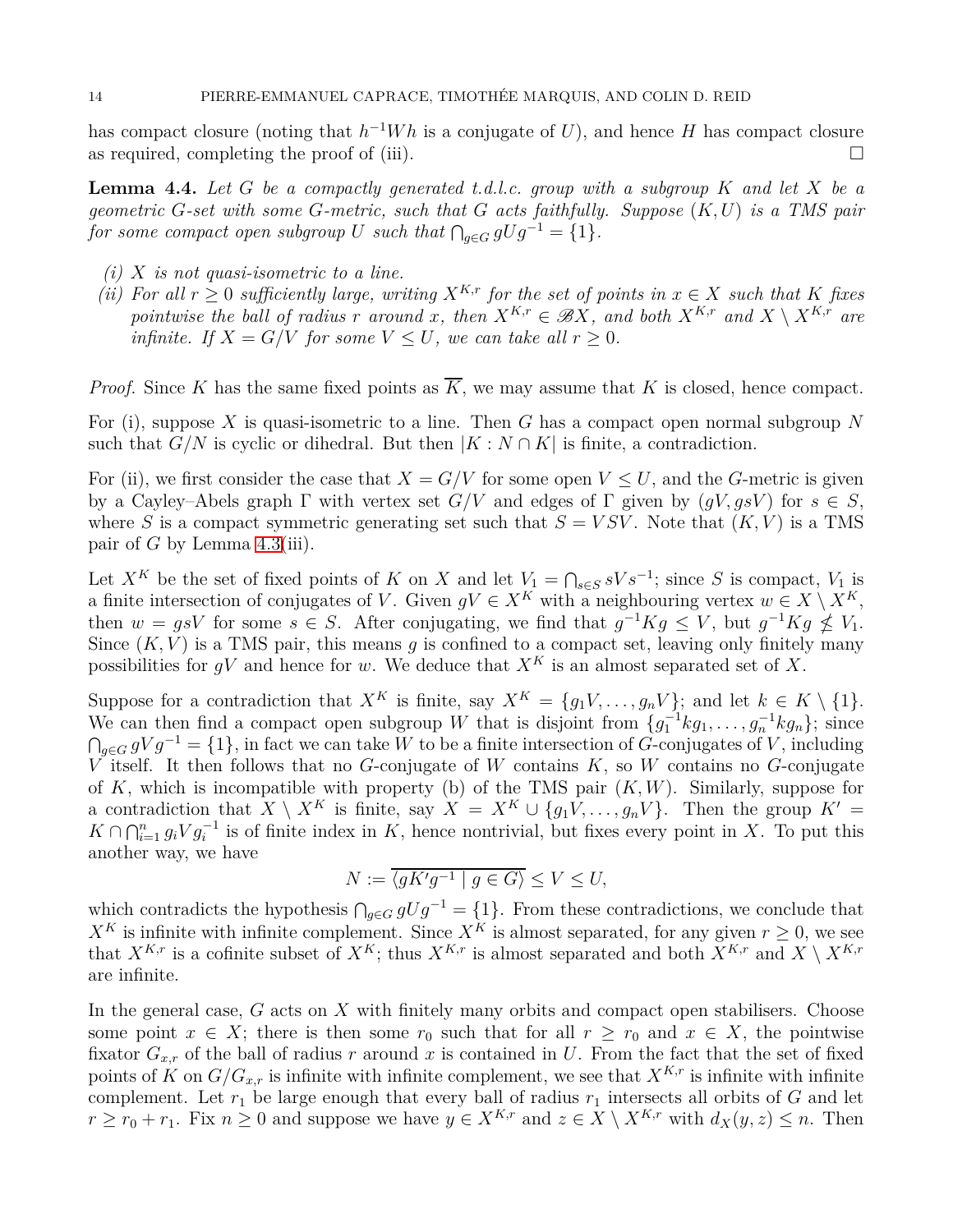there are some points  $y'$  and  $z'$  within distance  $r_1$  of  $y$  and  $z$  respectively that belong to  $Gx$ ; say  $y' = g_y x$  and  $z' = g_z x$ . Since y' and z' are within a bounded distance of each other we can take  $g_z = g_y g$  where *g* is confined to a finite set  $F_1$ , chosen independently of  $(y, z)$ . There is then a finite subset  $F_2$  of *G* such that  $\bigcap_{f \in F_2} fG_{x,r-r_1}f^{-1}$  fixes all points within distance  $r + r_1$  of  $hx$  for all  $h \in F_1$ .

We now have  $K \leq G_{y',r-r_1}$ , so  $g_y^{-1}Kg_y \leq G_{x,r-r_1}$ , but  $g_y^{-1}Kg_y$  moves a point within distance  $r+r_1$ of  $g_y^{-1}z' = gx$ , so  $g_y^{-1}Kg_y \nleq fG_{x,r-r_1}f^{-1}$  for some  $f \in F_2$ . Since  $(K, G_{x,r-r_1})$  is a TMS pair and  $F_2$  is finite, we see that  $g_y^{-1}$  is confined to a compact set, independently of the pair  $(y, z)$ . Thus *z'* is confined to a bounded set, and hence also *z* is confined to a bounded set, showing that  $\delta_n X^{K,r}$ is bounded. Thus  $X^{K,r}$  is almost separated.

We next consider the scale group case.

<span id="page-14-0"></span>**Lemma 4.5.** *Let G be a scale group with a TMS subgroup K, acting geometrically on the locally finite leafless tree T* with fixed end  $\xi$ . Then *K* fixes pointwise a half-tree *T*' such that  $\xi \in \mathscr{E}T'$ . *Consequently, the action of G on*  $\mathscr{E}T$  *is nondiscretely micro-supported.* 

*Proof.* We may quotient out by the kernel of the action on *T*, and so assume *G* acts faithfully on *T*. It is then easy to see that *G* has no nontrivial compact normal subgroups. For each  $v \in VT$  we see that the conjugacy class of  $G<sub>v</sub>$  forms a base of neighbourhoods of the identity in  $G<sub>i</sub>$ ; arguing as in Lemma [4.3\(](#page-12-0)iii), we see that  $(K, G_v)$  is a TMS pair.

Let  $T^K$  be the fixed subtree of *K*. We have  $G = P \rtimes \langle l \rangle$ , where *l* is a translation towards  $\xi$  and the *P*-orbits on  $VT$  are exactly the horospheres around  $\xi$ . Since K is compact, it fixes pointwise a ray representing  $\xi$ , and hence  $\xi \in \mathscr{E}T^K$ . By Lemma [4.4\(](#page-13-0)ii) and the fact that  $T^K$  is a subtree, we see that  $VT^K$  is an almost separated subset of  $VT$  with infinite complement. We can thus take a half-tree  $T' = T_a$ , with *a* on the axis of *l* and pointing towards  $\xi$ , such that  $t(a) \in VT^K$  and such that no vertex of  $T_a$  belongs to  $\delta_1(VT^K)^c$ , ensuring that  $T_a \subseteq T^K$ ; in other words, the support of *K* is confined to the half-tree  $T_{\overline{a}}$ . In particular, in the action on  $\mathscr{E}T$ , the support of *K* is confined to a compact subset of  $\mathscr{E}T \setminus {\xi}$ . Since *G* has extremely proximal action on  $\mathscr{E}T \setminus {\xi}$ , it follows that every nonempty open subset of  $\mathscr{E}T \setminus \{\xi\}$ , and hence also of  $\mathscr{E}T$ , contains the support of some *G*-conjugate of *K*. Since *K* is nondiscrete and *G* acts faithfully on  $\mathscr{E}T$ , we deduce that the action is nondiscretely micro-supported.

We now conclude the proof of the theorem.

*Proof of Theorem [4.2.](#page-11-1)* Let Γ be a Cayley–Abels graph for *G/M*, choosing a vertex stabiliser *U/M* so that (*K/M, U/M*) is a TMS pair for *G/M*, and let Γ*<sup>K</sup>* be the graph of fixed points of *K* acting on Γ. Without loss of generality,  $M = \bigcap_{g \in G} gUg^{-1}$ . Then by Lemma [4.4\(](#page-13-0)ii), there is an almost separated subset of  $V\Gamma$  that is infinite with infinite complement. Moreover, by Lemma [4.4\(](#page-13-0)i),  $G/M$ does not act geometrically on a line. We deduce that *G/M* acts arc-geometrically on a leafless tree *T* that is not a line, and we have an action as in case (ii) or (iii) of Proposition [3.1,](#page-7-1) with compact open arc stabilisers. In particular, the kernel *N/M* of this action is compact, and on the other hand any compact normal subgroup of *G* has bounded orbits, so is contained in *N*. Thus *N* is the largest compact normal subgroup of *G*, and we note that  $\mathscr{E}G \cong \mathscr{E}G/N$  as *G*-spaces. From now on we can pass to the quotient  $G/N$ , so we assume *G* has no nontrivial compact normal subgroups;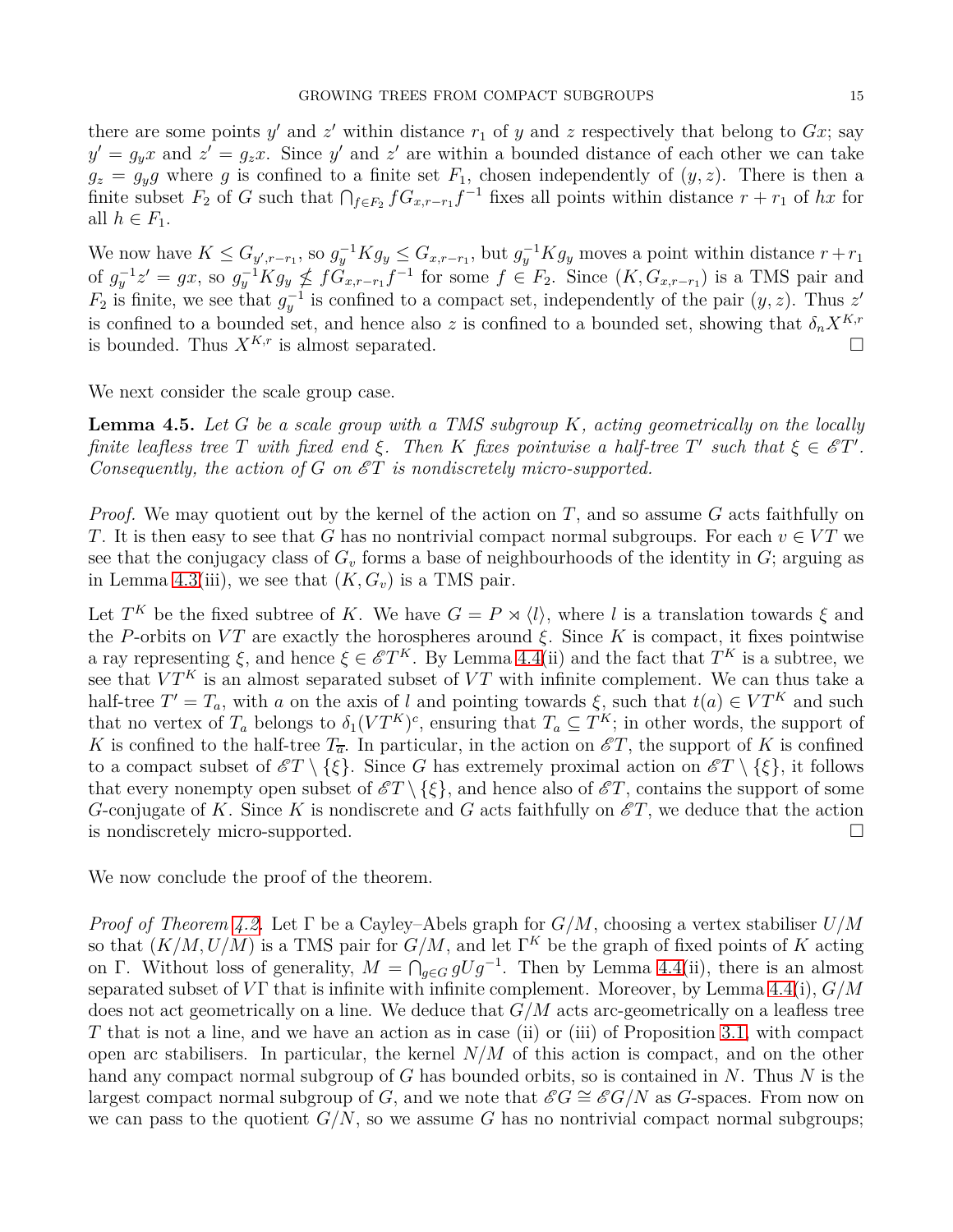in particular,  $M = \{1\}$ . We also note via Lemma [4.3\(](#page-12-0)iii) that  $(K, V)$  is a TMS pair for every open subgroup *V* contained in a conjugate of *U*.

If *G* is a scale group, the action of *G* on  $\mathscr{E}G$  is nondiscretely micro-supported by Lemma [4.5,](#page-14-0) and hence by Theorem [2.2,](#page-4-1) *G* is [A]-semisimple. Thus we may assume for the rest of the proof that *G* is not a scale group. Since *G* does not act arc-geometrically on a line, we then see by Proposition [3.3](#page-9-0) that in every arc-geometric action of *G* on a leafless tree, *G* fixes no ends of the tree, so in fact *G* is of general infinitely-ended type.

Starting from the Cayley–Abels graph  $\Gamma$  for *G*, form the trees  $T_i := T^{(t+i)}$  as in the Dicks– Dunwoody construction, starting from some  $t \geq 1$  large enough that  $T_i$  has more than one vertex for all  $i \geq 0$ . By Lemma [3.4](#page-10-0) it follows that the action of *G* on  $T_i$  is arc-geometric with no *G*invariant subtree. Equip  $AT_i$  with a *G*-metric  $d_i$  as in Lemma [3.2.](#page-8-0) Note that we are in case (iii) of Proposition [3.1,](#page-7-1) so *G* has faithful extremely proximal action on the infinite perfect space  $\overline{\mathscr{E}}T_i$ .

Consider the set  $(AT_i)^{K,r}$  of  $a \in AT_i$  such that *K* fixes every  $b \in AT_i$  with  $d_i(a, b) \leq r$ . By Lemma [4.4\(](#page-13-0)ii), for  $r \geq 0$  sufficiently large, the set  $Y = (AT_i)^{K,r}$  is almost separated, infinite and has infinite complement in  $AT_i$ . Considering the metric on  $AT_i$ , we see that the span of *Y* contains a half-tree of  $T_i$ , with the result that the support of K on  $\overline{\mathscr{E}}T_i$  is not dense. Since the action of *G* on  $\overline{\mathscr{E}}T_i$  is extremely proximal, it follows that every nonempty open subset of  $\overline{\mathscr{E}}T_i$  contains the support of some *G*-conjugate of the nondiscrete subgroup *K*; thus the action of *G* on  $\overline{\mathscr{E}}T_i$  is nondiscretely micro-supported. In particular,  $G$  is  $[A]$ -semisimple. The assertions of  $(ii)(a)$  are now clear; (ii)(b) follows by Proposition [3.5.](#page-10-1)

4.2. **Sources of TMS subgroups.** In light of Theorem [4.2,](#page-11-1) it is interesting to consider sufficient conditions for a compactly generated t.d.l.c. group *G* to have a TMS subgroup. We first note a partial converse to Theorem [4.2.](#page-11-1)

<span id="page-15-0"></span>**Proposition 4.6.** *Let G be a compactly generated t.d.l.c. group with faithful arc-geometric action on a leafless tree T. Let*  $K = \text{rist}_G(T_a)$  *for some arc*  $a \in AT$ *, and suppose that*  $K$  *fixes only finitely many arcs of*  $T_a$ *. Then*  $(K, G_a)$  *is a TMS pair.* 

*Proof.* Equip AT with a *G*-metric. The hypothesis ensures that  $(AT)^K$  differs from  $AT_{\overline{a}}$  by only finitely many elements; thus  $(AT)^K$  is almost separated. For property (a) of a TMS subgroup, it is enough to show the following: for any two arcs  $b_1$  and  $b_2$ , the set  $L_{b_1,b_2}$  of  $g \in G$  such that *gKg*<sup>−1</sup> ≤  $G_{b_1}$  but  $gKg^{-1}$  ≰  $G_{b_2}$  is compact. So fix  $b_1, b_2 \in AT$  and let  $g \in L_{b_1,b_2}$ . Then we see that *K* fixes  $g^{-1}b_1$  but not  $g^{-1}b_2$ . Thus  $g^{-1}b_2 \in \delta_d (AT)^K$  where  $d = d(b_1, b_2)$  does not depend on  $g$ , so  $g^{-1}b_2$  is confined to a finite set, and hence *g* is confined to a compact set. Thus property (a) for a TMS pair is satisfied.

We now consider the type of action *G* has on *T*; note that by Lemma [3.2,](#page-8-0) *G* preserves no proper subtree. The fact that  $K$  acts nontrivially means that  $T$  cannot be a line; it is possible that  $G$ fixes at most one end  $\xi$ , but since K only fixes finitely many arcs of  $T_a$ , we see that  $\xi$  cannot be an end of  $T_a$ . In either case, we see by Proposition [3.1](#page-7-1) that  $\overline{\mathscr{E}}T_a$  is a compressible subspace of  $\overline{\mathscr{E}}T$ under the action of *G*. From there it is easy to see that the set of  $g \in G$  such that  $gKg^{-1} \leq G_a$ does not have compact closure, so property (b) is satisfied. On the other hand, one sees that any compact normal subgroup *N* of *G* acts trivially on the tree, from which it follows that  $|K:K \cap N|$ is infinite. Thus property (c) is satisfied and we conclude that  $(K, G_a)$  is a TMS pair.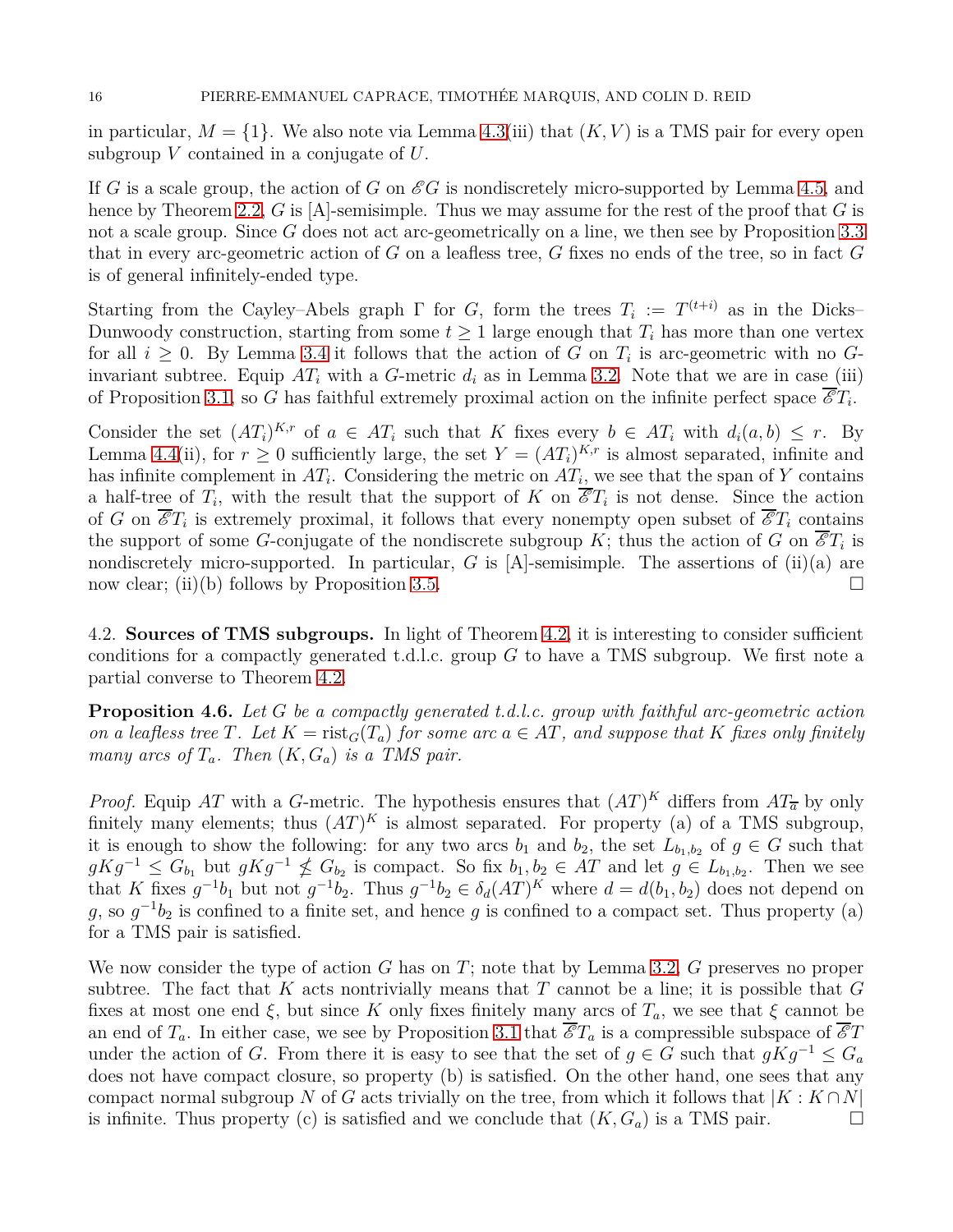More interesting is to obtain a TMS subgroup without imposing much large-scale structure on *G*, but more from the local structure of *G*. Given the conclusions of Theorem [4.2,](#page-11-1) a necessary condition is that *G* has a largest compact normal subgroup *N* and *G/N* is faithful micro-supported. For convenience let us take  $N = \{1\}$ , so we assume G itself is faithful micro-supported and has no nontrivial compact normal subgroups. In particular, via Theorem [2.2,](#page-4-1) *G* is [A]-semisimple and acts faithfully on  $\mathcal{LC}(G)$ . In this context we find a sufficient condition for  $K = \text{rist}_G(\alpha)$  to be a TMS subgroup for  $\alpha \in \mathcal{LC}(G)$ , with three variants depending on whether or not  $\alpha \in \mathcal{LD}(G)$  and whether or not *G* is locally of finite quotient type.

<span id="page-16-0"></span>**Proposition 4.7.** *Let G be an [A]-semisimple t.d.l.c. group without nontrivial compact normal subgroups and let*  $Q \subseteq \mathcal{LC}(G) \setminus \{0,\infty\}$  *be nonempty and G-invariant, generating a subalgebra*  $\mathcal{B} = \langle \mathcal{Q} \rangle$ *. Fix*  $\alpha \in \mathcal{Q}$  and let  $K = \text{rist}_G(\alpha)$ , with all rigid stabilisers defined with respect to the *action on* B*. Suppose that α and* Q *satisfy the following conditions:*

- *(a) Given*  $\beta \in \mathcal{B}$  *such that*  $\beta > 0$ *, there is*  $0 < \gamma \leq \beta$  *such that*  $\gamma \in \mathcal{Q}$ *.*
- *(b)* There is  $q \in G$  *such that*  $q\alpha < \alpha$ *.*
- *(c)* For all  $\beta \in \mathcal{Q}$ , its stabiliser  $G_{\beta}$  is compact.
- *(d) At least one of the following holds:*
	- *(1) For each natural number n, there are only finitely many*  $\beta \in \mathcal{Q}$  *such that*  $\beta < \alpha$  *and*

$$
|K:K_{\beta}|\leq n.
$$

*(2) We have* Q ⊆ LD(*G*)*, and for each α* ∈ Q *and natural number n, there are only finitely many*  $\beta \in \mathcal{Q}$  *such that*  $\beta < \alpha$  *and* 

$$
|K: \mathrm{rist}_G(\beta) \mathrm{C}_K(\mathrm{rist}_G(\beta))| \leq n.
$$

*(3)* We have  $Q \subseteq \mathcal{LD}(G)$  and G is locally of finite quotient type.

*Then* (*K, U*) *is a TMS pair of G for every compact open subgroup U of G.*

*Proof.* From (c), together with the fact that *G* has no nontrivial compact normal subgroups, we see that *G* acts faithfully on *B*. By [\[CRW17a,](#page-18-1) Proposition 5.16], for all  $\alpha \in B$  then rist<sub>*G*</sub>( $\alpha$ ) is the largest locally normal subgroup representing  $\alpha$ ; in particular, given distinct elements  $\alpha$  and  $β$  of *β* then rist<sub>*G*</sub>( $α$ ) and rist<sub>*G*</sub>( $β$ ) do not have any open subgroup in common. Note also that  $N_G(rist_G(\alpha)) = G_\alpha$  for all  $\alpha \in \mathcal{B}$ ; in particular,  $N_G(rist_G(\alpha))$  is compact for all  $\alpha \in \mathcal{Q}$ .

Fix compact open subgroups *U* and *V* of *G*; we claim that the set  $H = H_{U,V}$  of  $h \in G$  such that  $hKh^{-1} \leq U$  but  $hKh^{-1} \nleq V$  has compact closure. Since *U* acts faithfully on *B* with finite orbits, it follows that there is a proper *U*-invariant partition  $\mathcal{P} = {\beta_1, \ldots, \beta_m}$  of B into nonzero elements such that *V* contains the pointwise stabiliser of *U* acting on  $\mathcal{P}$ . By condition (a), for each  $1 \leq i \leq m$  there is  $0 < \gamma_i \leq \beta_i$  such that  $\gamma_i \in \mathcal{Q}$ . Given  $1 \leq i \leq m$ , write  $H_i$  for the set of  $g \in G$ such that  $gKg^{-1} \leq U$  and  $\alpha > g^{-1}\gamma_i$ . Let  $n \in \mathbb{N}$  be such that  $|U: L_i| \leq n$  for  $1 \leq i \leq m$ , where under hypothesis (1) we set  $L_i = U_{\gamma_i}$  and under hypothesis (2) we set

$$
L_i = \text{rist}_U(\gamma_i) C_U(\text{rist}_U(\gamma_i)).
$$

Now consider  $g \in H_i$ .

Under hypothesis (1), the stabiliser of  $\gamma_i$  in  $gKg^{-1}$  has index at most *n*, so the stabiliser of  $g^{-1}\gamma_i$ in *K* has index at most *n*. We deduce that there are only finitely many possibilities for  $g^{-1}\gamma_i$ .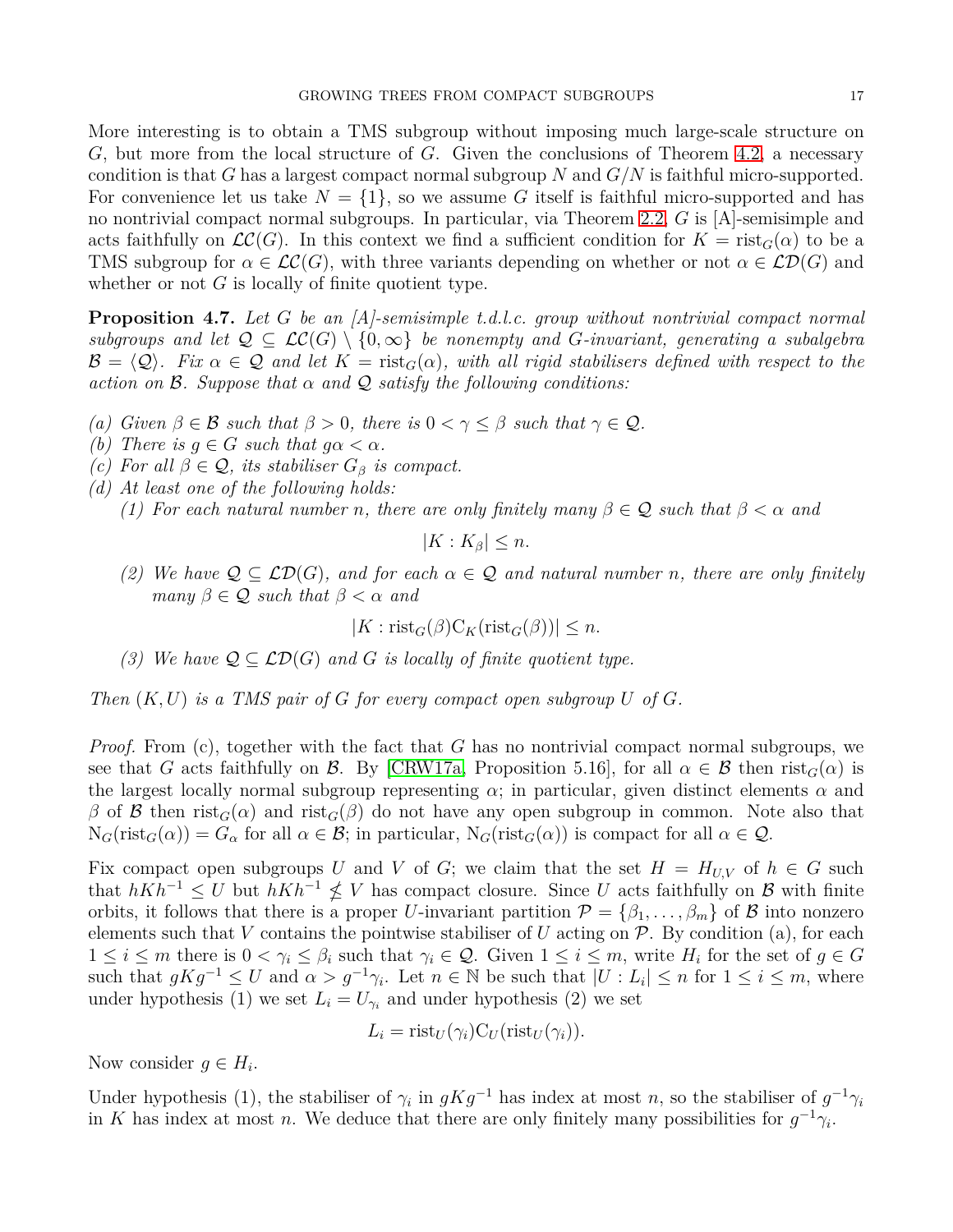Under hypothesis (2), we have  $U \geq gKg^{-1} > \text{rist}_G(\gamma_i)$ , so

$$
rist_G(\gamma_i) = rist_{gKg^{-1}}(\gamma_i) = rist_U(\gamma_i).
$$

After conjugating by *g* we see that  $\text{rist}_G(g^{-1}\gamma_i) = \text{rist}_K(g^{-1}\gamma_i)$  and

$$
|K: \mathrm{rist}_G(g^{-1}\gamma_i)C_K(\mathrm{rist}_G(g^{-1}\gamma_i))| = |K:K \cap g^{-1}L_i g| \le n.
$$

Hypothesis (2) then leaves only finitely many possibilities for  $g^{-1}\gamma_i$ .

Under hypothesis (3), let  $W = K \times \text{rist}_{U}(\alpha^{\perp})$ . Given  $\beta \in \mathcal{Q}$  and a natural number  $n'$  such that  $\beta < \alpha$  and

$$
|K: \mathrm{rist}_G(\beta) \mathrm{C}_K(\mathrm{rist}_G(\beta))| \le n',
$$

then  $\text{rist}_G(\beta)$  is a direct factor of an open subgroup of *W* of index at most *n'*. By Lemma [2.6](#page-6-0) this leaves only finitely many possibilities for  $\beta$ , so in fact, hypothesis (2) holds.

In all cases, since  $G_{\gamma_i}$  is compact, we deduce that  $H_i$  is compact.

Given  $h \in H$ , then  $hKh^{-1}$  acts nontrivially on  $\mathcal{P}$ , so  $\beta_i$  and  $k\beta_i$  are disjoint for some  $k \in hKh^{-1}$ and  $1 \leq i \leq m$ , and hence  $h\alpha > \beta_i \geq \gamma_i$ . We deduce that

$$
H \subseteq \bigcup_{i=1}^{m} H_i;
$$

thus *H* has compact closure as claimed. In particular,  $(K, U)$  satisfies condition (a) for a TMS pair.

By hypothesis, there is  $g \in G$  such that  $g \alpha < \alpha$ . It then follows that *g* is not contained in any compact subgroup and  $g^n K g^{-n} < K$  for all  $n \geq 0$ . Taking W to be a compact open subgroup of *G* containing *K*, it follows that the set of  $h \in G$  such that  $hKh^{-1} \leq W$  is unbounded; since  $H_{W,U}$ has compact closure, the set of  $h \in G$  such that  $hKh^{-1} \leq U$  is also unbounded. Thus  $(K, U)$ satisfies condition (b) for a TMS pair.

Finally, by hypothesis *G* has no finite locally normal subgroups, so *K* is infinite. Since *G* has no nontrivial compact normal subgroups, condition (c) for a TMS subgroup is immediate. Thus  $(K, U)$  is a TMS pair of *G*.

To justify some of the hypotheses in Proposition [4.7,](#page-16-0) we recall the following from [\[CRW17b\]](#page-18-5).

<span id="page-17-0"></span>**Lemma 4.8** (See [\[CRW17b,](#page-18-5) Theorem 6.19])**.** *Let G be an [A]-semisimple t.d.l.c. group without nontrivial compact normal subgroups and let*  $\mathcal A$  *be a subalgebra of*  $\mathcal{LD}(G)$  *on which*  $G$  *acts faithfully. Then there exist nonzero elements*  $\alpha_1, \ldots, \alpha_d$  *of* A, where *d is the number of minimal nontrivial closed normal subgroups of G, such that for all*  $\beta \in \mathcal{A} \setminus \{0\}$ *, there is*  $g \in G$  *and*  $1 \leq i \leq d$  *such that*  $g\alpha_i < \beta$ . In particular, setting  $Q = \{g\alpha_i \mid g \in G, 1 \le i \le d\}$  and  $\alpha = \alpha_1$ , then  $\alpha$  and  $Q$ *satisfy conditions (a) and (b) of Proposition [4.7.](#page-16-0)*

The critical conditions in Proposition [4.7](#page-16-0) are thus (c) and (d). In particular, we can now prove Theorem [1.4.](#page-2-0)

*Proof of Theorem [1.4.](#page-2-0)* Since *G* has no nontrivial compact normal subgroups, we for every  $\alpha \in \mathcal{Q}$ that  $G_\alpha$  contains no nontrivial normal subgroup of *G*, so *G* acts faithfully on  $\mathcal{B} = \langle \mathcal{Q} \rangle$ . By Theorem [2.2,](#page-4-1) *G* is [A]-semisimple. By our present hypotheses, conditions (a), (c) and (d)(3) of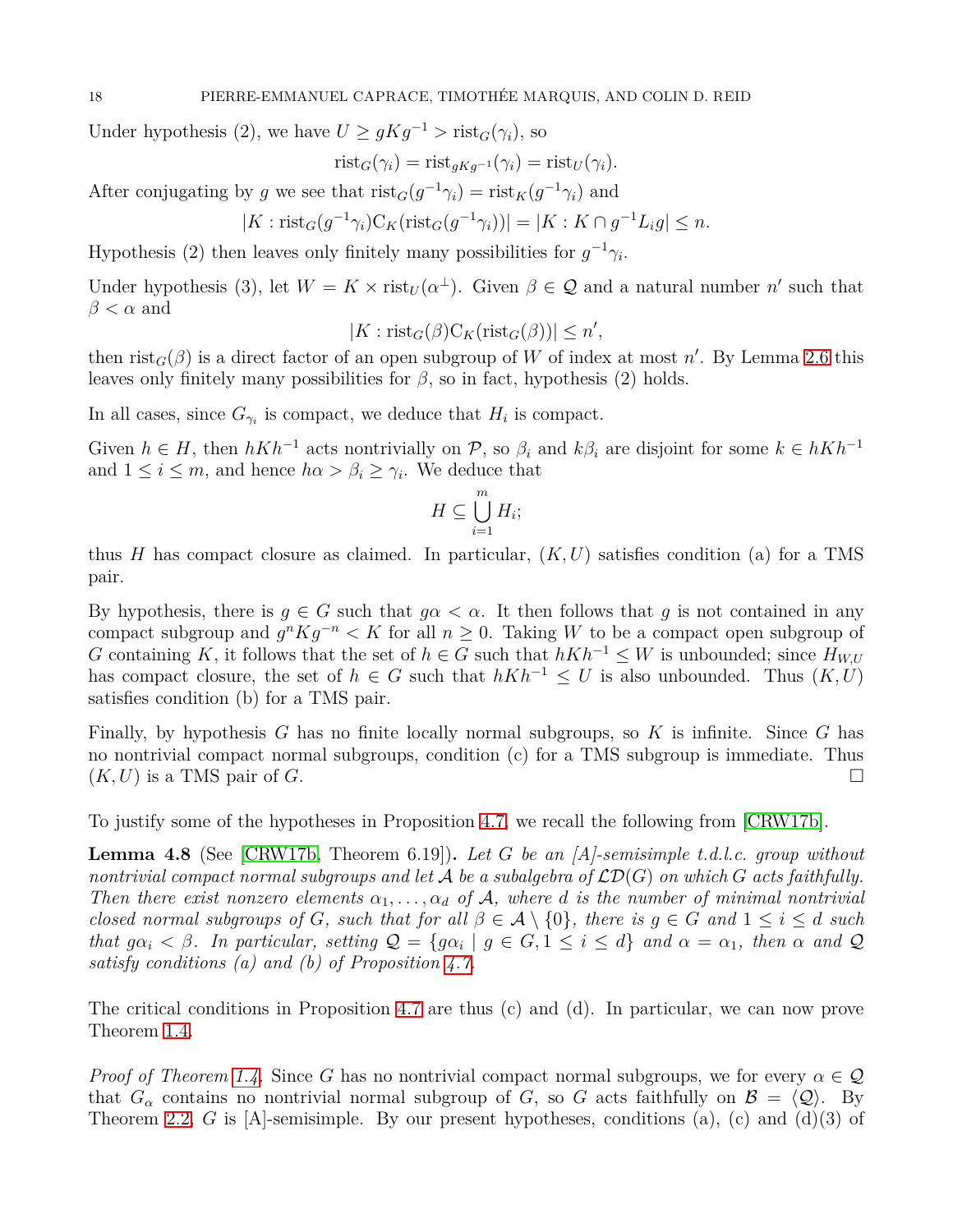Proposition [4.7](#page-16-0) are satisfied, and by Lemma [4.8](#page-17-0) we can take  $\alpha \in \mathcal{Q}$  such that condition (b) is satisfied. Thus  $K = \text{rist}_G(\alpha)$  is a TMS subgroup of *G*.

By [\[Rei14,](#page-19-9) Corollary 1.4] it follows that given a compact open subgroup *U* of *G*, then *U* is not isomorphic to any of its proper open subgroups. In particular, we see that if *G* acts on a tree with more than two ends and with compact open stabilisers, then *G* cannot fix any end of the tree. Thus we are in case (ii) of Theorem [1.2.](#page-1-0)

Theorem [1.4](#page-2-0) can be used to give a sufficient condition for a one-ended compactly generated t.d.l.c. group *G* to be locally indecomposable. The only non-obvious aspect of applying Theorem [1.4](#page-2-0) in this manner is in imposing conditions on locally normal subgroups (without direct reference to the decomposition lattice) ensuring that elements of  $\mathcal{LD}(G) \setminus \{0,\infty\}$  have compact stabilisers.

<span id="page-18-7"></span>**Corollary 4.9.** *Let G be a nontrivial compactly generated t.d.l.c. group. Suppose the following: G is one-ended;*  $QZ(G) = \{1\}$ ; *G* has no nontrivial compact normal subgroups; *G is locally of finite quotient type; no open subgroup of G has an infinite discrete quotient; and the centraliser of every nontrivial closed locally normal subgroup is compact. Then G is locally indecomposable.*

*Proof.* Suppose that *G* is not locally decomposable, that is, there is some  $\alpha \in \mathcal{LD}(G) \setminus \{0, \infty\}$ . Then  $G_{\alpha}$  is an open subgroup, such that an open normal subgroup of  $G_{\alpha}$  splits as a direct product  $H = \text{rist}_G(\alpha) \times \text{rist}_G(\alpha^c)$ . Since the groups  $\text{rist}_G(\alpha)$  and  $\text{rist}_G(\alpha^c)$  are closed locally normal subgroups that centralise each other, they are both compact, and hence *H* is compact. Since  $G_{\alpha}$ has no infinite discrete quotient,  $G_{\alpha}/H$  is finite, so  $G_{\alpha}$  is also compact.

We are thus in the situation of Theorem [1.4,](#page-2-0) with  $\mathcal{Q} = \mathcal{L}\mathcal{D}(G) \setminus \{0, \infty\}$ . But then *G* has more than one end, contradicting our hypothesis. So we must in fact have  $\mathcal{LD}(G) = \{0, \infty\}.$ 

### **REFERENCES**

- <span id="page-18-8"></span>[BH99] Martin R. Bridson and André Haefliger, *Metric spaces of non-positive curvature*, Grundlehren der Mathematischen Wissenschaften [Fundamental Principles of Mathematical Sciences], vol. 319, Springer-Verlag, Berlin, 1999.
- <span id="page-18-4"></span>[Cap14] Pierre-Emmanuel Caprace, *Automorphism groups of right-angled buildings: simplicity and local splittings*, Fundamenta Mathematicae **224** (2014), 17–51.
- <span id="page-18-6"></span>[CCMT15] Pierre-Emmanuel Caprace, Yves Cornulier, Nicolas Monod, and Romain Tessera, *Amenable hyperbolic groups*, J. Eur. Math. Soc. (JEMS) **17** (2015), no. 11, 2903–2947.
- <span id="page-18-9"></span>[CdlH16] Yves Cornulier and Pierre de la Harpe, *Metric geometry of locally compact groups*, EMS Tracts in Mathematics, vol. 25, European Mathematical Society, Zürich, 2016, arxiv:1403.3796.
- <span id="page-18-0"></span>[Cor15] Yves Cornulier, *Commability and focal locally compact groups*, Indiana University Mathematics Journal **64** (2015), no. 1, 115–150.
- <span id="page-18-1"></span>[CRW17a] Pierre-Emmanuel Caprace, Colin D. Reid, and George A. Willis, *Locally normal subgroups of totally disconnected groups. Part I: General theory*, Forum Math. Sigma **5** (2017), e11.
- <span id="page-18-5"></span>[CRW17b]  $\_\_\_\_\_\$ cally normal subgroups of totally disconnected groups. Part II: Compactly generated simple *groups*, Forum Math. Sigma **5** (2017), e12.
- <span id="page-18-10"></span>[DD89] Warren Dicks and M. J. Dunwoody, *Groups acting on graphs*, Cambridge Studies in Advanced Mathematics, Cambridge Univ. Press, New York, 1989.
- <span id="page-18-3"></span>[Gen19] Anthony Genevois, *Hyperbolic and cubical rigidities of Thompson's group V* , J. Group Theory **22** (2019), no. 2, 313–345. MR 3918481
- <span id="page-18-2"></span>[Ker13] Giancarlo Kerg, *On Neretin's group of tree spheromorphisms*, Master's thesis, Université libre de Bruxelles, https://www.giancarlokerg.com/publications/, 2013.